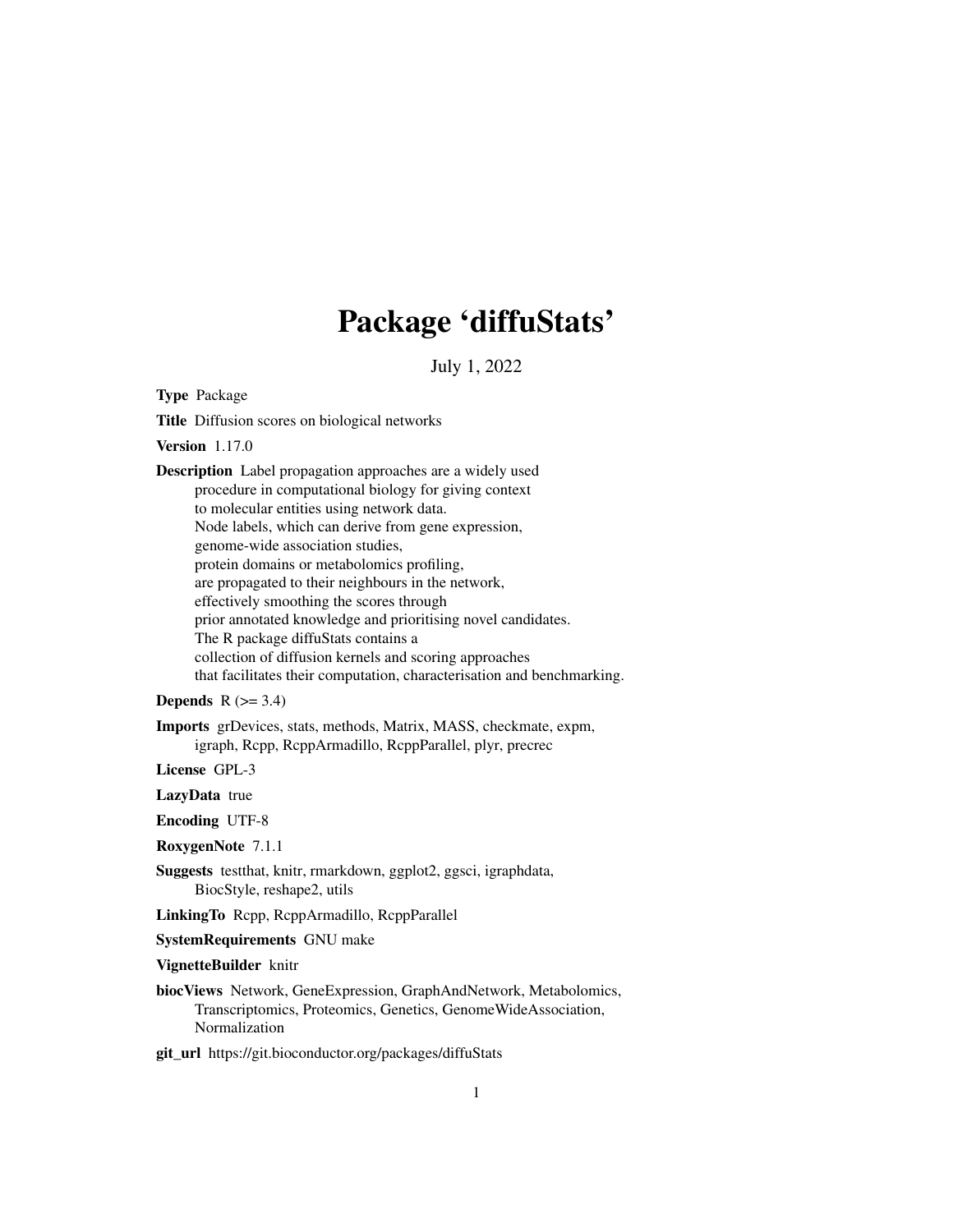## 2 R topics documented:

git\_branch master

git\_last\_commit 54e5aed

git\_last\_commit\_date 2022-04-26

Date/Publication 2022-07-01

Author Sergio Picart-Armada [aut, cre], Alexandre Perera-Lluna [aut]

Maintainer Sergio Picart-Armada <sergi.picart@upc.edu>

## R topics documented:

**Index** [32](#page-31-0)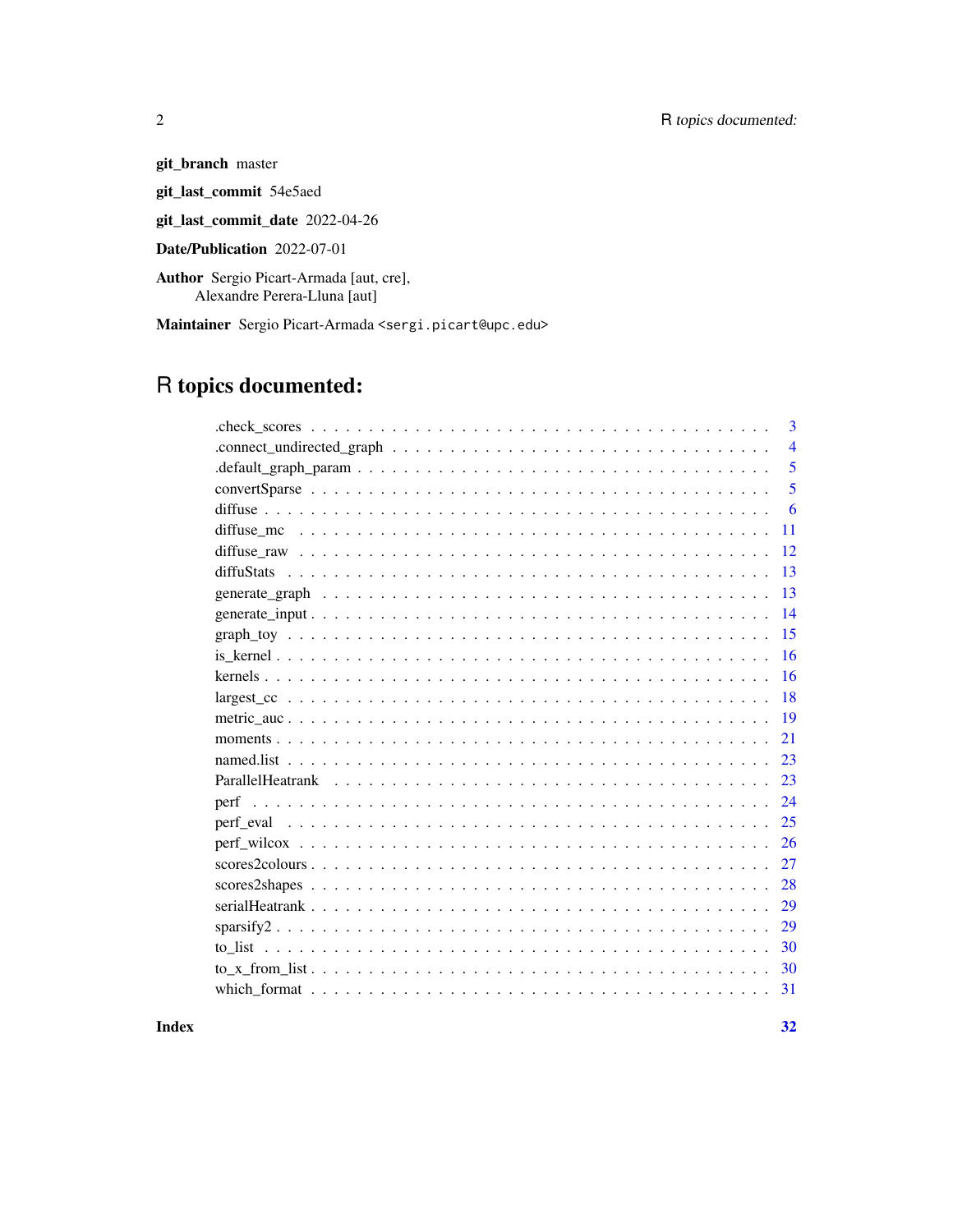<span id="page-2-0"></span>

.check\_scores ensures that scores are suitable for diffusion .available\_methods is a character vector with the implemented scores .check\_method ensures that 'method' is a valid character .check\_metric ensures that 'metric' is a valid list of metric functions .check\_graph ensures that 'graph' is a valid igraph object .check\_K ensures that 'K' is a formally valid kernel. Does not check for spd

### Usage

.check\_scores(scores)

- .available\_methods
- .check\_method(method)

.check\_metric(metric)

.check\_graph(graph)

.check\_K(K)

## Arguments

| scores | scores to check |
|--------|-----------------|
| method | object to test  |
| metric | object to test  |
| graph  | object to test  |
| ĸ      | object to test  |

#### Format

An object of class character of length 7.

#### Value

Functions return invisible() but throw warnings and errors as side effect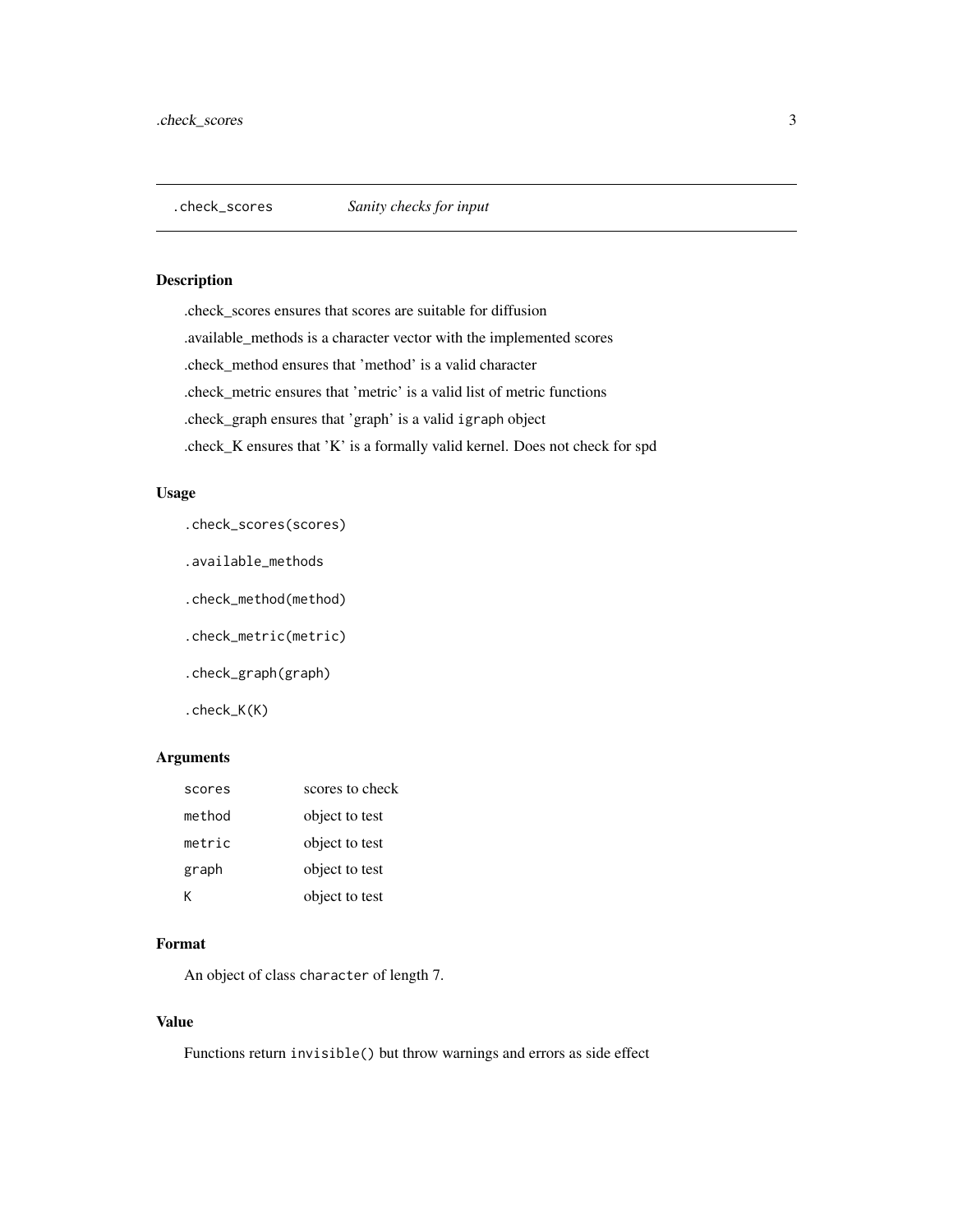## Examples

```
data(graph_toy)
diffuStats:::.check_scores(diffuStats:::to_list(graph_toy$input_mat))
diffuStats:::.check_method("raw")
diffuStats:::.check_metric(list(auc = metric_fun(curve = "ROC")))
data(graph_toy)
diffuStats:::.check_graph(graph_toy)
data(graph_toy)
diffuStats:::.check_K(regularisedLaplacianKernel(graph_toy))
```
.connect\_undirected\_graph *Function to connect a non connected graph*

## Description

Function to connect a non connected graph

#### Usage

.connect\_undirected\_graph(g)

## Arguments

g an igraph object

### Value

a connected igraph object

```
library(igraph)
g <- diffuStats:::.connect_undirected_graph(
    graph.empty(10, directed = FALSE))
g
```
<span id="page-3-0"></span>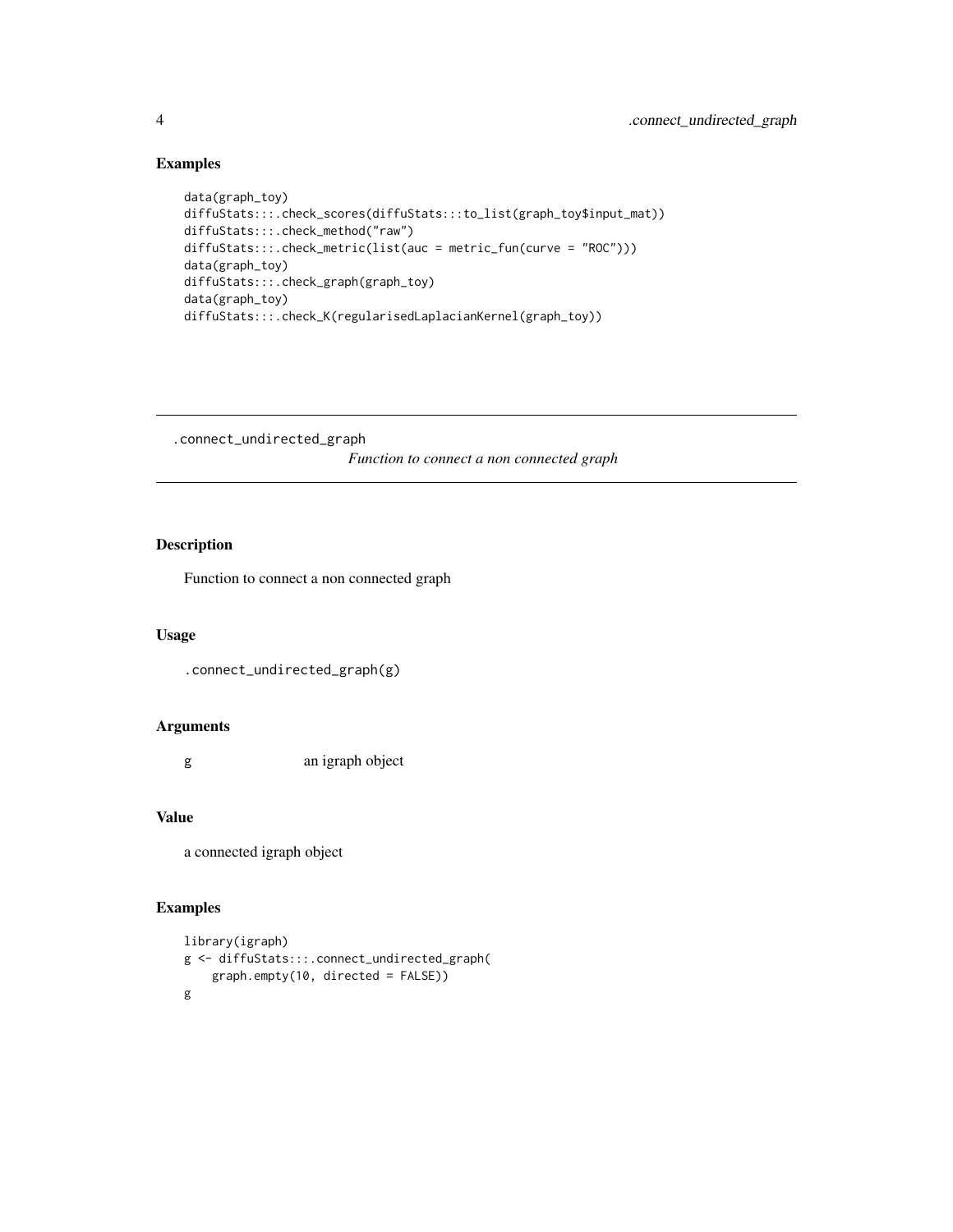<span id="page-4-0"></span>.default\_graph\_param *Generate data.frame with default vertex attributes*

## Description

Generate data.frame with default vertex attributes Default proportions for randomly generated graphs

## Usage

```
.default_graph_param()
```
.default\_prop

#### Format

An object of class numeric of length 3.

## Value

data.frame with default node class attributes named numeric with default class proportions

convertSparse *S4 sparse matrix to arma::sp\_mat*

## Description

Convert an S4 sparse matrix from the [Matrix](#page-0-0) package to an arma sp\_mat.

#### Usage

convertSparse(mat)

## Arguments

mat S4 sparse matrix from the [Matrix](#page-0-0)

## Value

an arma::sp\_mat object

#### Source

<http://gallery.rcpp.org/articles/armadillo-sparse-matrix/>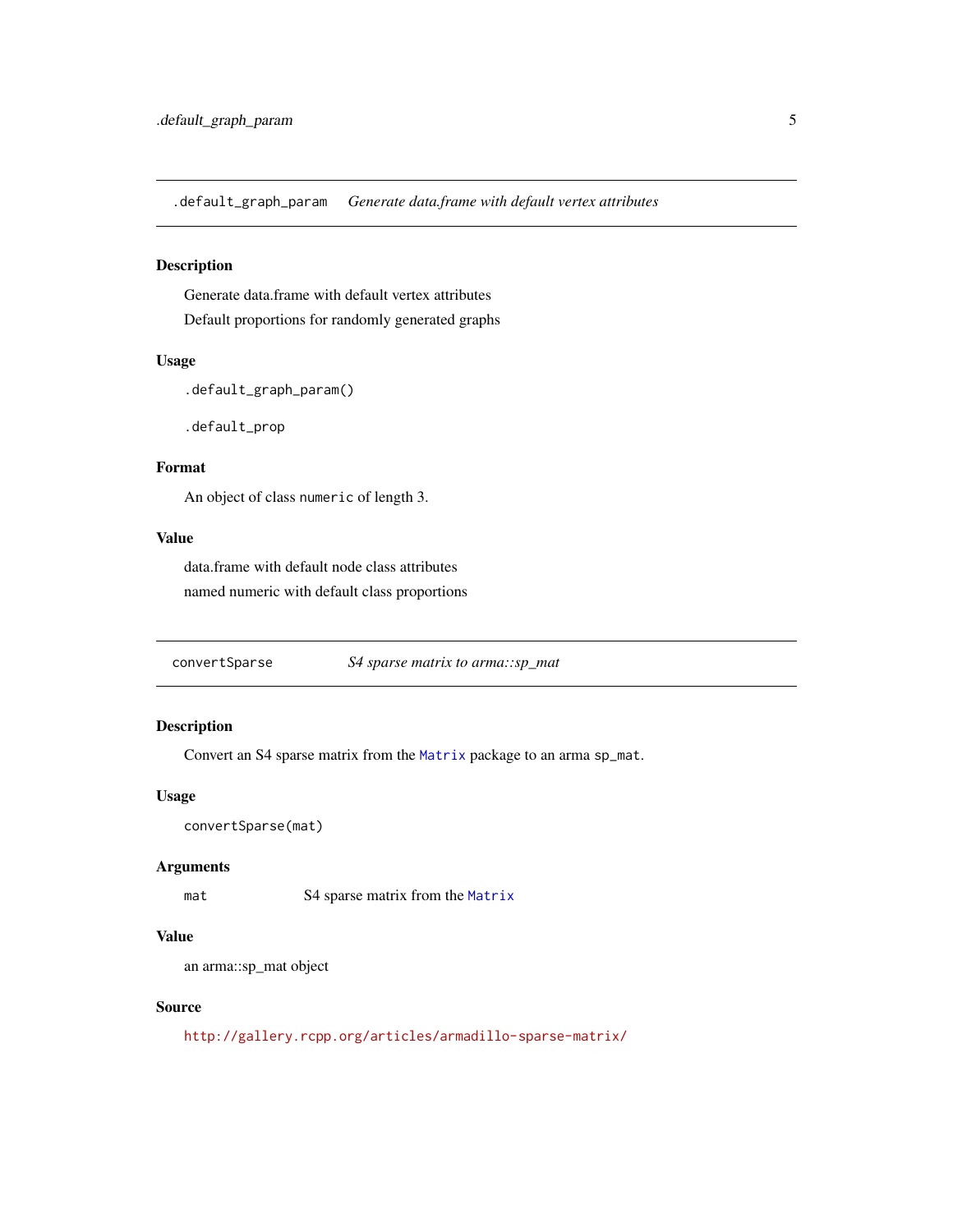<span id="page-5-1"></span><span id="page-5-0"></span>Function diffuse takes a network in **igraph** format (or a graph kernel matrix stemming from a graph) and an initial state to score all the nodes in the network. The seven diffusion scores hereby provided differ on (a) how they distinguish positives, negatives and unlabelled examples, and (b) their statistical normalisation. The argument method offers the following options:

Methods without statistical normalisation:

• raw: positive nodes introduce unitary flow  $(y_{\text{raw}[i]} = 1)$  to the network, whereas neither negative nor unlabelled nodes introduce anything  $(y_{\text{row}}[j] = 0)$  [Vandin, 2011]. They are computed as:

$$
f_{raw} = K \cdot y_{raw}
$$

where K is a graph kernel, see ?kernels. These scores treat negative and unlabelled nodes equivalently.

- ml: same as raw, but negative nodes introduce a negative unit of flow [Zoidi, 2015] and are therefore not equivalent to unlabelled nodes.
- gm: same as ml, but the unlabelled nodes are assigned a (generally non-null) bias term based on the total number of positives, negatives and unlabelled nodes [Mostafavi, 2008].
- ber\_s: this is a quantification of the relative change in the node score before and after the network smoothing. The score for a particular node i can be written as

$$
f_{ber_s,i} = \frac{f_{raw,i}}{y_{raw,i} + \epsilon}
$$

where eps is a parameter controlling the importance of the relative change.

Methods with statistical normalisation: the raw diffusion score of every node i is computed and compared to its own diffusion scores stemming from a permuted input.

• mc: the score of node i is based in its empirical p-value, computed by permuting the input n.perm times:

$$
p_i = \frac{r_i + 1}{n.perm + 1}
$$

p[i] is roughly the proportion of input permutations that led to a diffusion score as high or higher than the original diffusion score (a total of  $r[i]$  for node i, in absolute terms). This assesses how likely a high diffusion score is to arise from chance, in absence of signal. To be consistent with the direction, mc is defined as:

$$
f_{mc,i} = 1 - p_i
$$

• ber\_p: as used in [Bersanelli, 2016], this score combines raw and mc, in order to take into account both the magnitude of the raw scores and the effect of the network topology:

$$
f_{ber_p,i} = -\log_{10}(p_i) \cdot f_{raw,i}
$$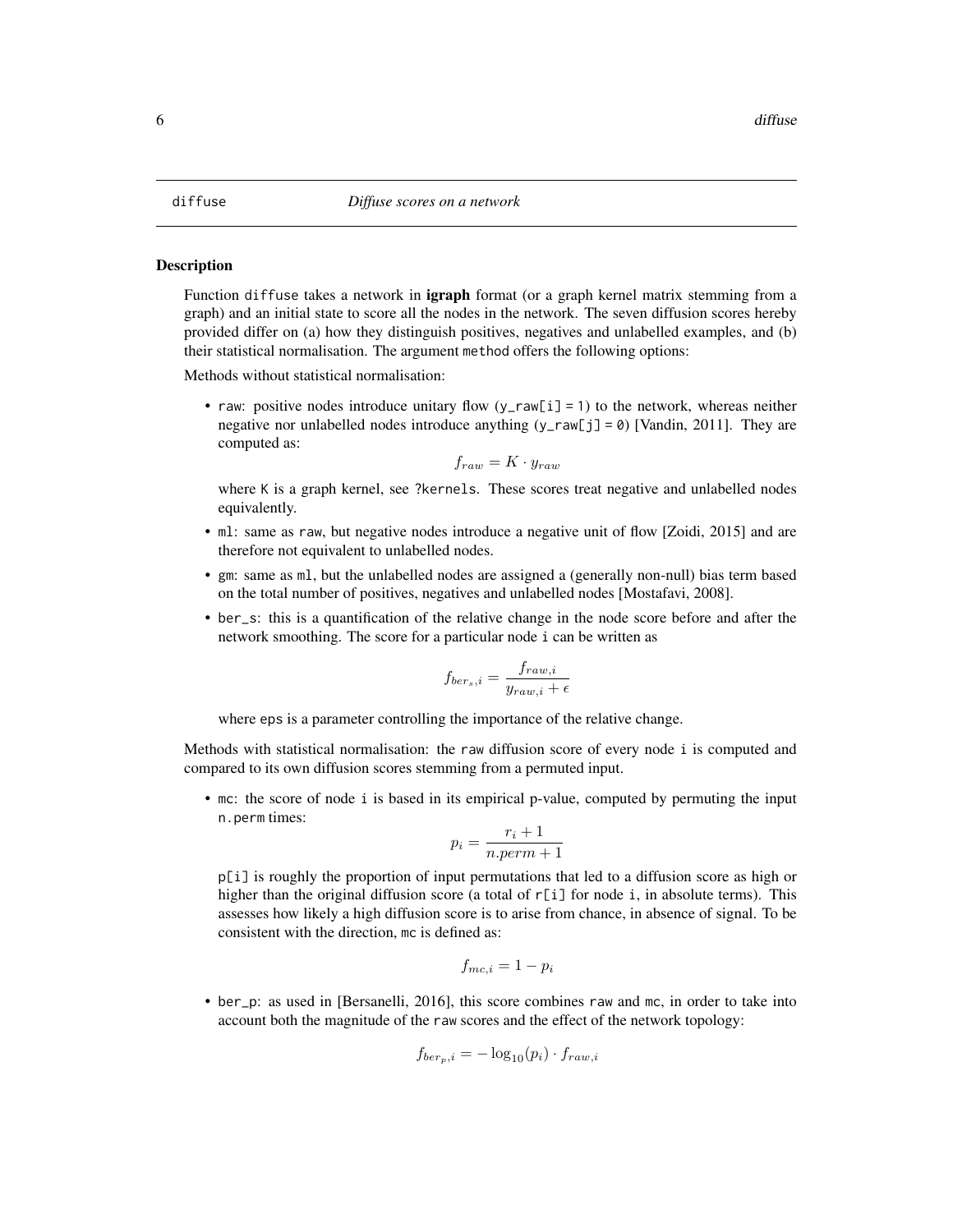#### diffuse **7**

• z: this is a parametric alternative to mc. The raw score of node i is subtracted its mean value and divided by its standard deviation. The statistical moments have a closed analytical form, see the main vignette, and are inspired in [Harchaoui, 2013]. Unlike mc and ber\_p, the z scores do not require actual permutations, giving them an advantage in terms of speed.

If the input labels are not quantitative, i.e.  $positive(1)$ , negative(0) and possibly unlabelled, all the scores (raw, gm, ml, z, mc, ber\_s, ber\_p) can be used. Quantitative inputs are naturally defined on raw, z, mc, ber\_s and ber\_p by extending the definitions above, and are readily available in diffuStats. Further details on the scores can be found in the main vignette.

## Usage

```
diffuse(graph, scores, method, ...)
diffuse_grid(scores, grid_param, ...)
```
#### **Arguments**

| graph      | <b>igraph</b> object for the diffusion. Alternatively, a kernel matrix can be provided<br>through the argument K insted of the igraph object.                                                                                                                                                                                                                                                                                               |
|------------|---------------------------------------------------------------------------------------------------------------------------------------------------------------------------------------------------------------------------------------------------------------------------------------------------------------------------------------------------------------------------------------------------------------------------------------------|
| scores     | scores to be smoothed; either a named numeric vector, a column-wise matrix<br>whose rownames are nodes and colnames are different scores, or a named list of<br>such matrices.                                                                                                                                                                                                                                                              |
| method     | character, one of raw, gm, m1, z, mc, ber_s, ber_p. For batch analysis of several<br>methods, see ?diffuse_grid.                                                                                                                                                                                                                                                                                                                            |
|            | additional arguments for the diffusion method. mc and ber p accept n.perm<br>(number of permutations), seed (for reproducibility, defaults to 1) and sample. prob,<br>a list of named vectors -one per background- with sampling probabilities for the<br>null model, uniform by default. More details available in ?diffuse_mc. On the<br>other hand, ber_s accepts eps, a parameter controlling the importance of the<br>relative change. |
| grid_param | data frame containing parameter combinations to explore. The column names<br>should be the names of the parameters. Parameters that have a fixed value can<br>be specified in the grid or through the additional arguments $(\ldots)$                                                                                                                                                                                                       |

## Details

Input scores can be specified in three formats. A single set of scores to smooth can be represented as (1) a named numeric vector, whereas if several of these vectors that share the node names need to be smoothed, they can be provided as (2) a column-wise matrix. However, if the unlabelled entities are not the same from one case to another, (3) a named list of such score matrices can be passed to this function. The input format will be kept in the output.

The implementation of mc and ber\_p is optimized for sparse inputs. Dense inputs might take a longer time to compute. Another relevant note: z can give NaN for a particular node when the observed nodes are disconnected from the node being scored. This is because these nodes are neither annotated with experimental not network (topology) data.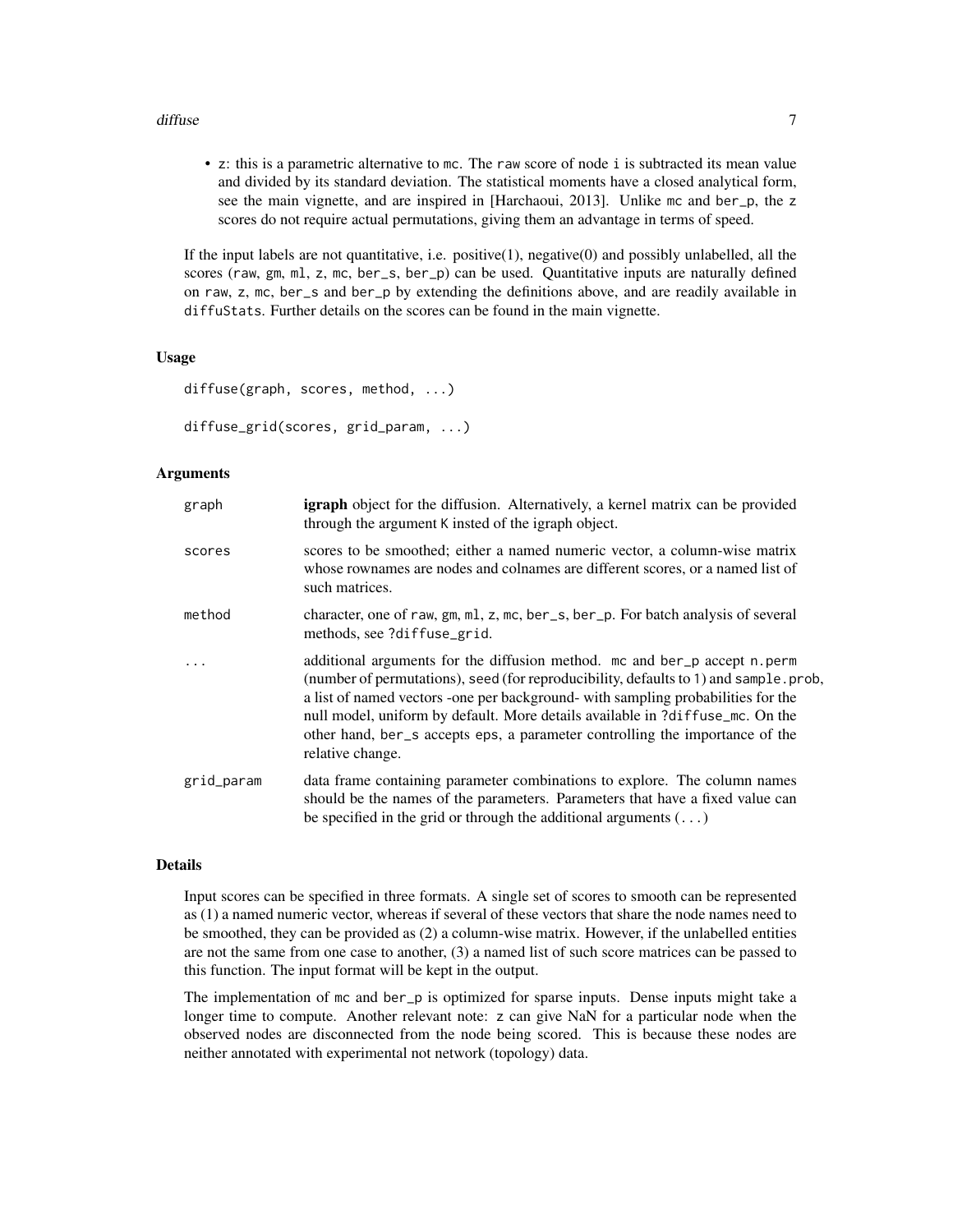#### Value

diffuse returns the diffusion scores, with the same format as scores

diffuse\_grid returns a data frame containing the diffusion scores for the specified combinations of parameters

#### References

Scores "raw": Vandin, F., Upfal, E., & Raphael, B. J. (2011). Algorithms for detecting significantly mutated pathways in cancer. Journal of Computational Biology, 18(3), 507-522.

Scores "ml": Zoidi, O., Fotiadou, E., Nikolaidis, N., & Pitas, I. (2015). Graph-based label propagation in digital media: A review. ACM Computing Surveys (CSUR), 47(3), 48.

Scores "gm": Mostafavi, S., Ray, D., Warde-Farley, D., Grouios, C., & Morris, Q. (2008). Gene-MANIA: a real-time multiple association network integration algorithm for predicting gene function. Genome biology, 9(1), S4.

Scores "mc", "ber\_s", "ber\_p": Bersanelli, M., Mosca, E., Remondini, D., Castellani, G., & Milanesi, L. (2016). Network diffusion-based analysis of high-throughput data for the detection of differentially enriched modules. Scientific reports, 6.

Scores "z": Harchaoui, Z., Bach, F., Cappe, O., & Moulines, E. (2013). Kernel-based methods for hypothesis testing: A unified view. IEEE Signal Processing Magazine, 30(4), 87-97.

```
##############################
```

```
library(igraph)
library(ggplot2)
data(graph_toy)
input_vec <- graph_toy$input_vec
n <- vcount(graph_toy)
```

```
##############################
```

```
# Examples for 'diffuse':
# Using a binary vector as input
diff_scores <- diffuse(
   graph = graph\_toy,
   scores = input_vec,
   method = "raw")# Using a matrix as input
diff_scores <- diffuse(
   graph = graph\_toy,scores = graph_toy$input_mat,
   method = "raw")# Using a list of matrices as input
diff_scores <- diffuse(
   graph = graph_toy,
```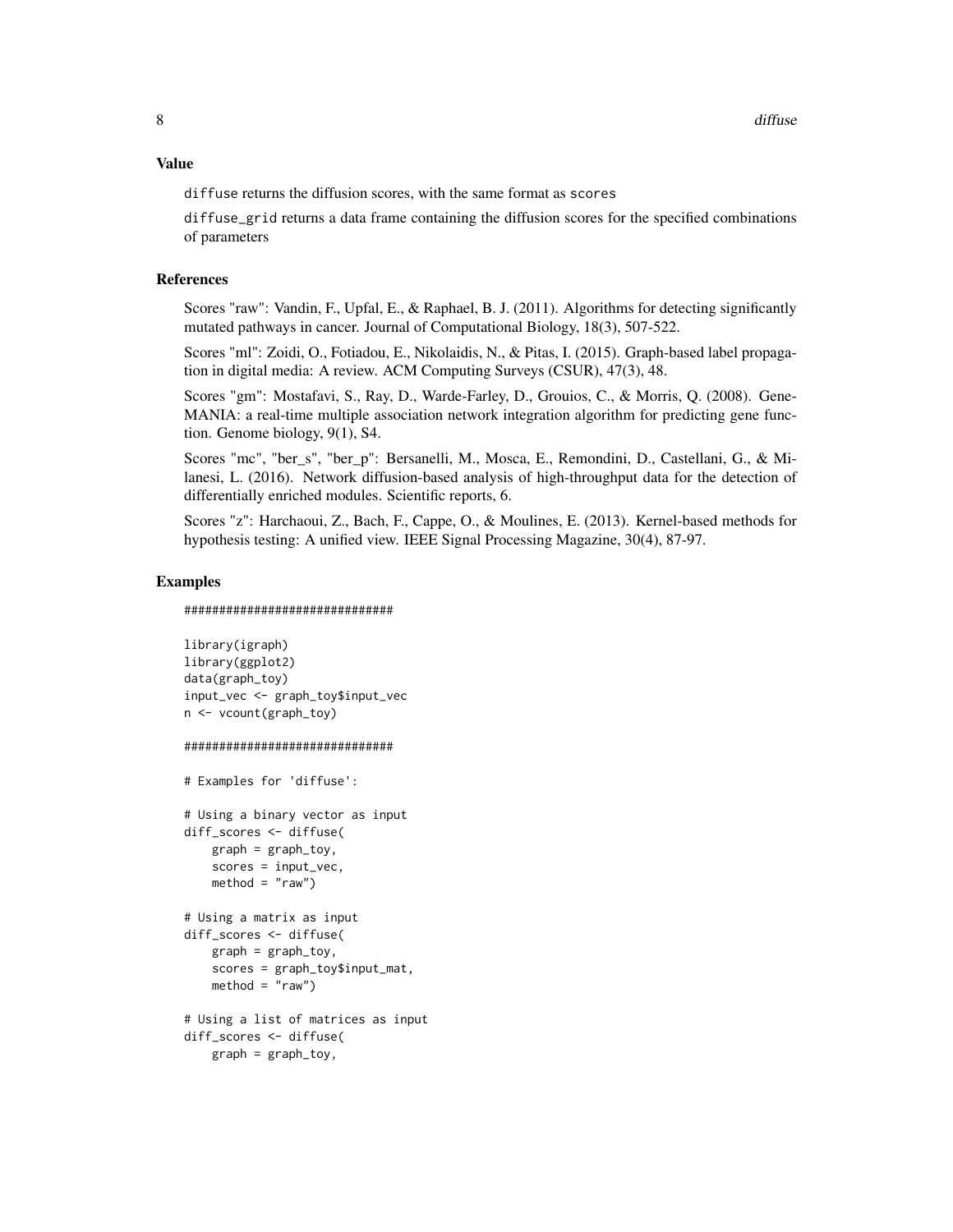#### diffuse 9

```
scores = list(myScores1 = graph_toy$input_mat,
       myScores2 = head(graph_toy$input_mat, n/2)),
    method = "raw")##############################
# Examples for 'diffuse_grid':
# Using a single vector of scores and comparing the methods
# "raw", "ml", and "z"
df_diff <- diffuse_grid(
    graph = graph_toy,
    scores = graph_toy$input_vec,
    grid\_param = expand.grid(method = c("raw", "ml", "z"))head(df_diff)
# Same settings, but comparing several choices of the
# parameter epsilon ("eps") in the scores "ber_s"
df_diff <- diffuse_grid(
    graph = graph_toy,
    scores = graph_toy$input_vec,
    grid\_param = expand.grid(method = "ber_s", ops = 1:5/5))ggplot(df_diff, aes(x = factor(eps), fill =eps, y = node_score) +
   geom_boxplot()
# Using a matrix with four set of scores
# called Single, Row, Small_sample, Large_sample
# See the 'quickstart' vignette for more details on these toy scores
# We compute scores for methods "ber_p" and "mc" and
# permute both 1e3 and 1e4 times in each run
df_diff <- diffuse_grid(
   graph = graph_toy,
    scores = graph_toy$input_mat,
    grid_param = expand.grid(
       method = c("mc", "ber_p"),n.perm = c(1e3, 1e4)))
dim(df_diff)
head(df_diff)
##############################
# Differences when using (1) a quantitative input and
# (2) different backgrounds.
# In this example, the
# small background contains binary scores and continuous scores for
# half of the nodes in the 'graph_toy' example graph.
# (1) Continuous scores have been generated by
# changing the positive labels to a random, positive numeric value.
# The user can see the impact of this in the scores 'raw', 'ber_s',
```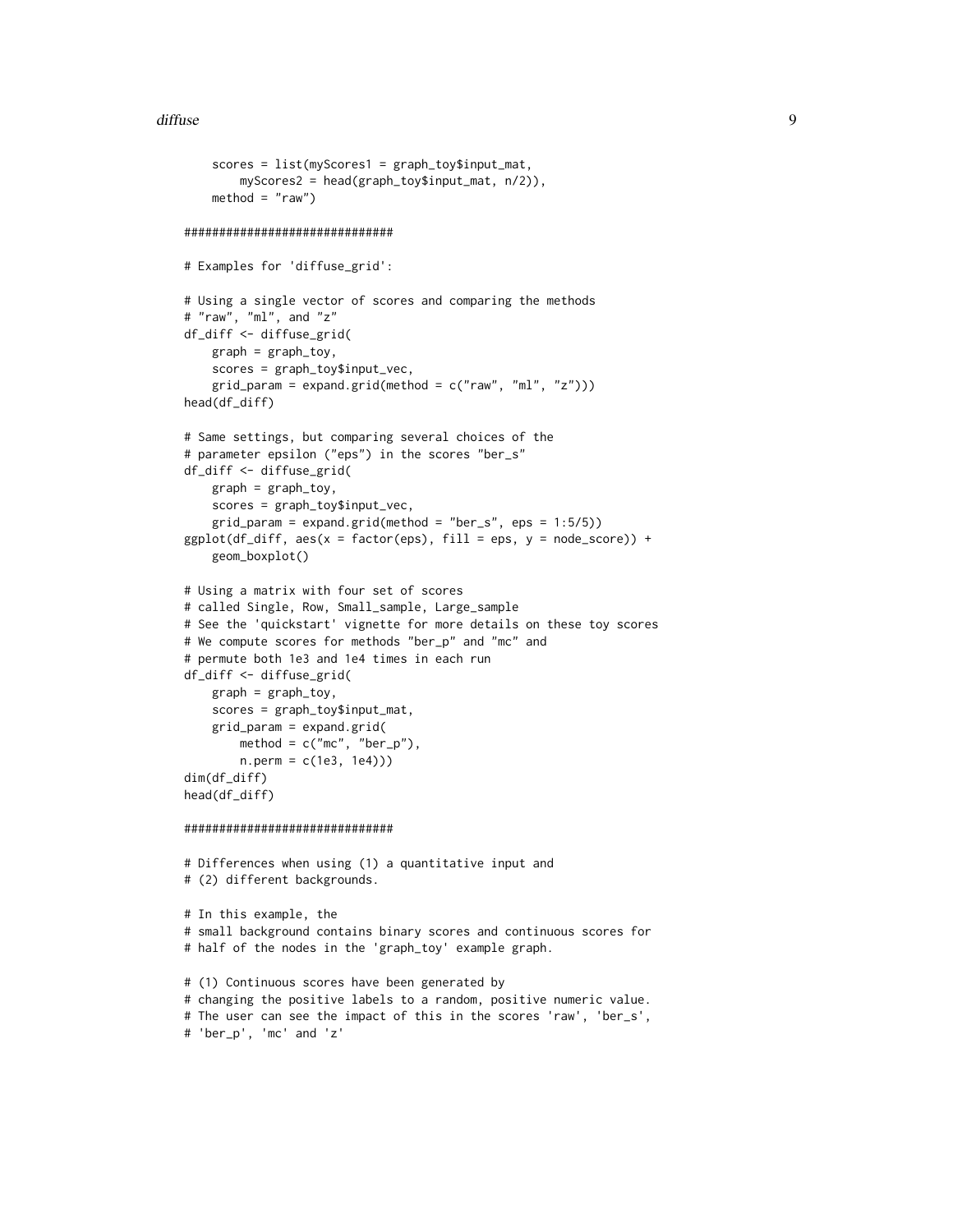```
# (2) The larger background is just the small background
# completed with zeroes, both for binary and continuous scores.
# This illustrates how 'raw' and 'ber_s' treat unlabelled
# and negative labels equally, whereas 'ml', 'gm', 'ber_p',
# 'mc' and 'z' do not.
# Examples:
# The input:
lapply(graph_toy$input_list, head)
# 'raw' scores treat equally unlabelled and negative nodes,
# and can account for continuous inputs
diff_raw <- diffuse(
   graph = graph_toy,
   scores = graph_toy$input_list,
   method = "raw")lapply(diff_raw, head)
# 'z' scores distinguish unlabelled and negatives and accepts
# continuous inputs
diff_z <- diffuse(
   graph = graph_toy,
   scores = graph_toy$input_list,
   method = "z")lapply(diff_z, head)
# 'ml' and 'gm' are the same score if there are no unobserved nodes
diff_compare <- diffuse_grid(
   graph = graph_toy,
    scores = input_vec,
   grid\_param = expand.grid(method = c("raw", "ml", "gm"))\lambdadf_compare <- reshape2::acast(
    diff_compare,
    node_id~method,
    value.var = "node_score")
head(df_compare)
# 'ml' and 'gm' are different in presence of unobserved nodes
diff_compare <- diffuse_grid(
    graph = graph_toy,
    scores = head(input_vec, n/2),
    grid_param = expand.grid(method = c("raw", "ml", "gm"))
\lambdadf_compare <- reshape2::acast(
    diff_compare,
    node_id~method,
    value.var = "node_score")
head(df_compare)
```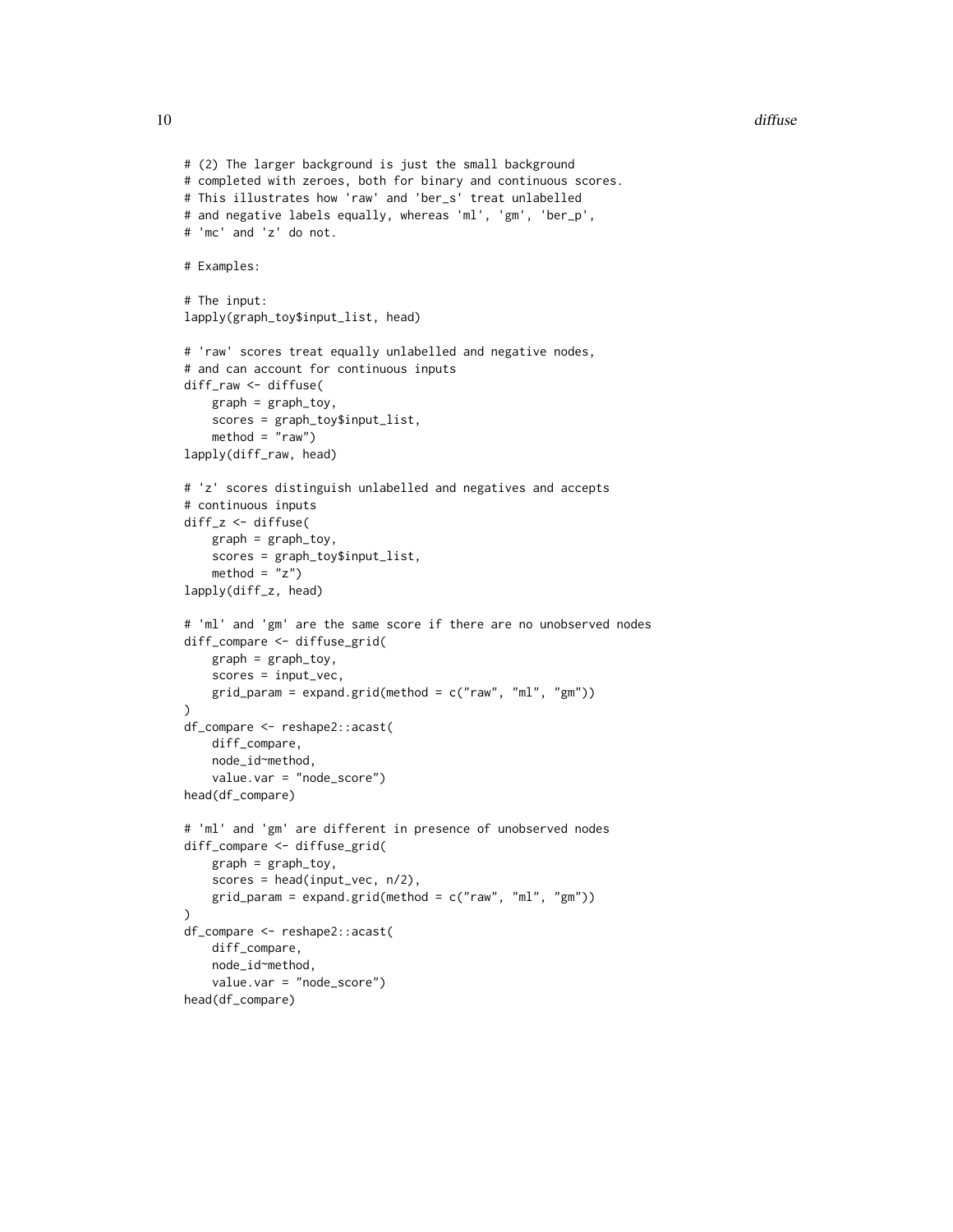<span id="page-10-0"></span>Function diffuse\_mc has an implemented parallelisation of the Monte Carlo trials for diffusion in a network. The input scores are assumed to be sparse and are internally sparsified, so very dense scores migth take time with current implementation.

#### Usage

```
diffuse_mc(
   graph,
    scores,
    n.perm = 10000,
    sample.prob = NULL,
    seed = 1,
    oneminusHeatRank = TRUE,
   K = NULL,...
)
```
#### Arguments

| graph            | igraph object                                                                                                                                                                                                                                                                                     |  |
|------------------|---------------------------------------------------------------------------------------------------------------------------------------------------------------------------------------------------------------------------------------------------------------------------------------------------|--|
| scores           | Recursive list, can have either binary or quantitative scores                                                                                                                                                                                                                                     |  |
| n.perm           | Numeric, number of permutations                                                                                                                                                                                                                                                                   |  |
| sample.prob      | Numeric, probabilities (needn't be scaled) to permute the input. This is passed<br>to sample's prob argument. If NULL, sampling is uniform. It has to be in a list<br>format, with the same names as scores, and each element of the list must be the<br>sampling probability of each background. |  |
| seed             | Numeric, seed for random number generator                                                                                                                                                                                                                                                         |  |
| oneminusHeatRank |                                                                                                                                                                                                                                                                                                   |  |
|                  | Logical, should 1 - heatrank be returned instead of heatrank?                                                                                                                                                                                                                                     |  |
| K                | Kernel matrix (if precomputed). If K is not supplied, the regularised Laplacian<br>will be computed on the fly and used.                                                                                                                                                                          |  |
| .                | currently ignored arguments                                                                                                                                                                                                                                                                       |  |
|                  |                                                                                                                                                                                                                                                                                                   |  |

#### Value

A list containing matrices of heatrank scores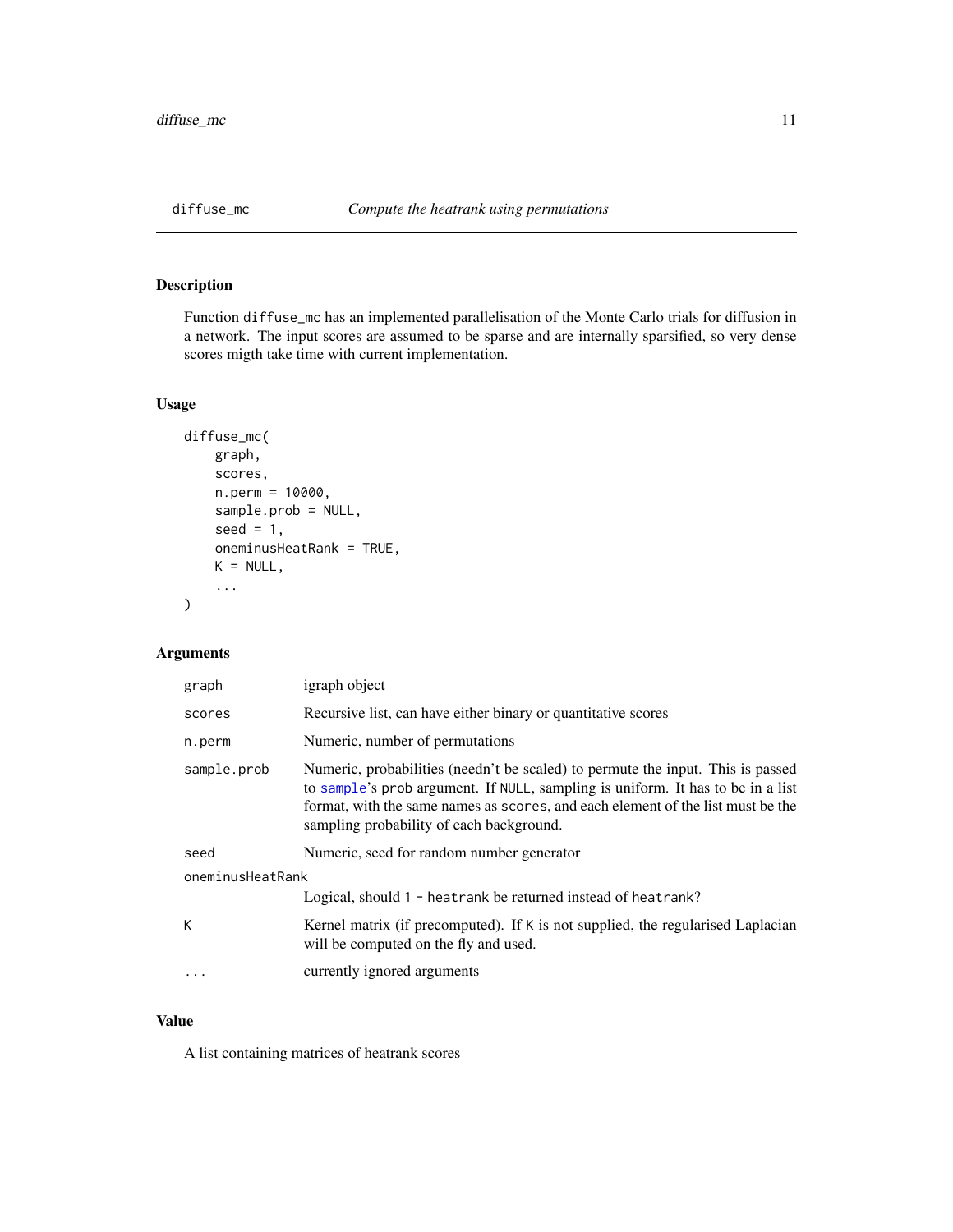## Examples

```
# Using a list as input (needed)
data(graph_toy)
list_input <- list(myInput1 = graph_toy$input_mat)
diff_mc <- diffuse_mc(
   graph = graph_toy,
   scores = list_input)
```
diffuse\_raw *Diffuse scores on a network*

#### Description

Function diffuse takes a network in **igraph** format and an initial state to score all the nodes in the network.

#### Usage

```
diffuse_raw(graph, scores, z = FALSE, K = NULL, ...)
```
## Arguments

| graph  | <b>igraph</b> object for the diffusion                                                                     |
|--------|------------------------------------------------------------------------------------------------------------|
| scores | list of score matrices. For a single input with a single background, supply a list<br>with a vector column |
| z      | logical, should z-scores be computed instead of raw scores?                                                |
| K      | optional matrix, precomputed diffusion kernel                                                              |
|        | currently ignored arguments                                                                                |

## Value

A list of scores, with the same length and dimensions as scores

```
# Using a list as input (needed)
data(graph_toy)
list_input <- list(myInput1 = graph_toy$input_mat)
diff_raw <- diffuse_raw(
    graph = graph_toy,
   scores = list_input)
diff_z <- diffuse_raw(
   graph = graph_toy,
   scores = list_input,
   z = TRUE
```
<span id="page-11-0"></span>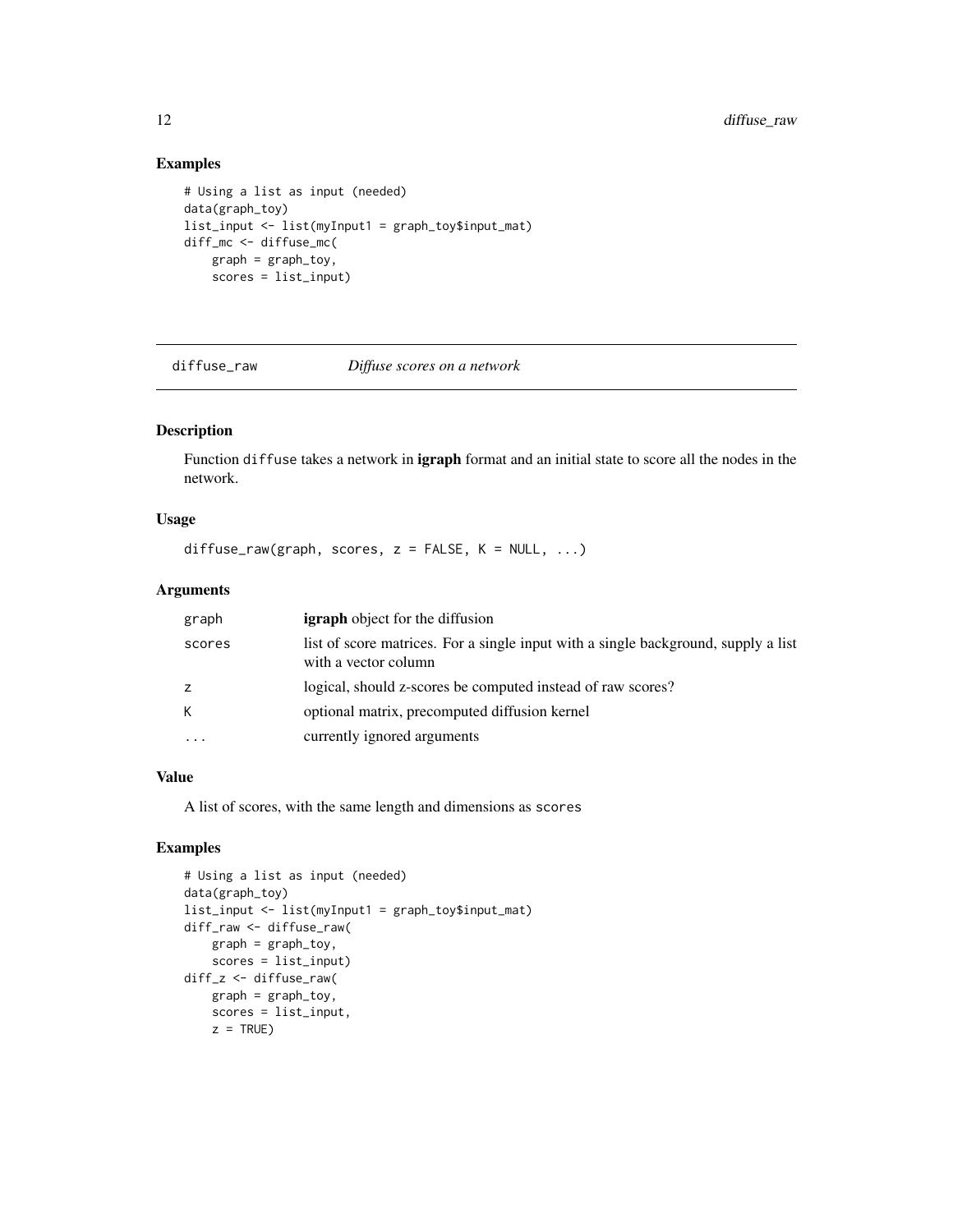<span id="page-12-0"></span>

The diffuStats package consists of (i) functions to compute graph kernels, see [kernels](#page-15-1), (ii) the function [diffuse](#page-5-1) to compute the diffusion scores and (iii) the function [perf\\_eval](#page-24-1) and its wrapper [perf](#page-23-1) to compute performance measures. The user can find two vignettes in browseVignettes("diffuStats"): (1) a quick start with concise examples and (2) a detailed explanation of the implemented methods with a practical case study using a yeast protein dataset.

#### Author(s)

Sergio Picart-Armada <sergi.picart@upc.edu>, Alexandre Perera-Lluna

#### References

General references:

Most of the graph kernels can be found in: Smola, A. J., & Kondor, R. (2003, August). Kernels and regularization on graphs. In COLT (Vol. 2777, pp. 144-158).

The statistical normalisation of the diffusion scores, which has interest per se, has been introduced in: Bersanelli, M., Mosca, E., Remondini, D., Castellani, G., & Milanesi, L. (2016). Network diffusion-based analysis of high-throughput data for the detection of differentially enriched modules. Scientific reports, 6.

generate\_graph *Generate a random graph*

#### Description

Function generate\_graph generates a random network using **igraph** graph generators. Several models are available, and

#### Usage

```
generate_graph(
    fun_gen,
    param_gen,
    class_label = NULL,
    class_attr = default\_graph\_param(),
    fun_curate = .connect_undirected_graph,
    seed = NULL
)
```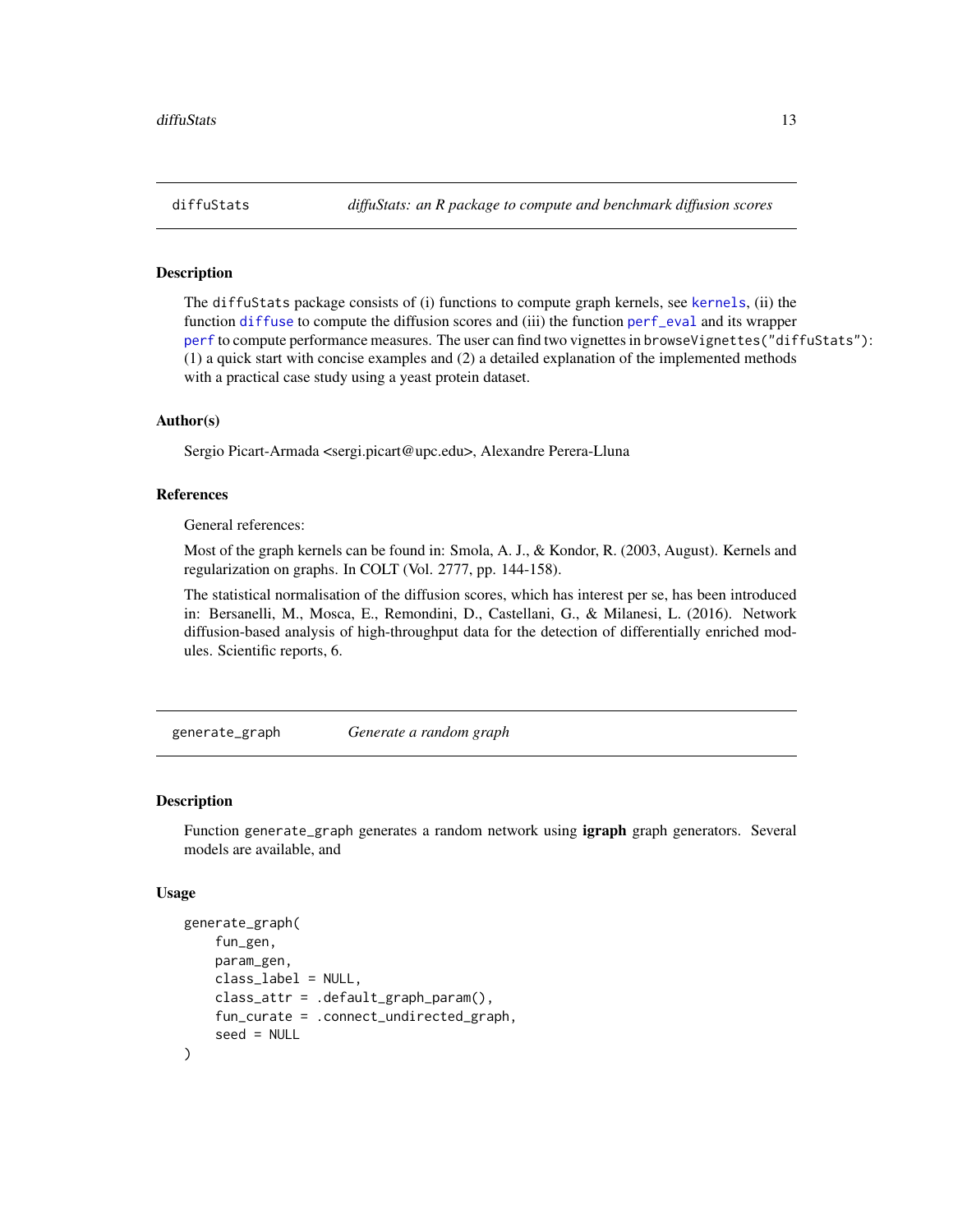## <span id="page-13-0"></span>Arguments

| fun_gen     | function to generate the graphs. Typically from <b>igraph</b> , like barabasi game,<br>watts.strogatz.game, erdos.renyi.game, make_lattice, etc.                                                                                           |
|-------------|--------------------------------------------------------------------------------------------------------------------------------------------------------------------------------------------------------------------------------------------|
| param_gen   | list with parameters to pass to fun_gen                                                                                                                                                                                                    |
| class_label | character vector with length equal to the number of nodes in the graph to gen-<br>erate. If left to NULL, the default classes are c("source", "filler", "end")<br>with proportions of $c(0.05, 0.45, 0.5)$ .                               |
| class_attr  | data frame with vertex classes as rownames and a column for each vertex at-<br>tribute. The name of the column will be used as the attribute name.                                                                                         |
| fun_curate  | function to apply to the graph before returning it. Can be set to identity or<br>NULL to skip this step. By default, the graph is connected: nodes not belonging<br>to the largest connected component are randomly wired to a node in it. |
| seed        | numeric, seed for random number generator                                                                                                                                                                                                  |

#### Value

An igraph object

## Examples

```
g <- generate_graph(
   fun_gen = igraph::barabasi.game,
   param_gen = list(n = 100, m = 3, directed = FALSE),
   seed = 1)
g
```
<span id="page-13-1"></span>

| generate_input |  | Generate a random input for graph diffusion |
|----------------|--|---------------------------------------------|
|----------------|--|---------------------------------------------|

## Description

Function generate\_input generates a random list of nodes from an igraph object. It also specifies the true solution generating the list. The graph object needs to have some attributes (automatically added through generate\_graph)

## Usage

```
generate_input(graph, order, length_inputs, return_matrix = TRUE, seed = NULL)
```
### Arguments

| graph         | an <b>igraph</b> object, typically from generate_input                |
|---------------|-----------------------------------------------------------------------|
| order         | numeric or vector, order of the neighbourhoods that generate the list |
| length_inputs | numeric, number of nodes in the generated inputs                      |
| return_matrix | logical, should inputs be returned as a matrix?                       |
| seed          | numeric, seed for random number generator                             |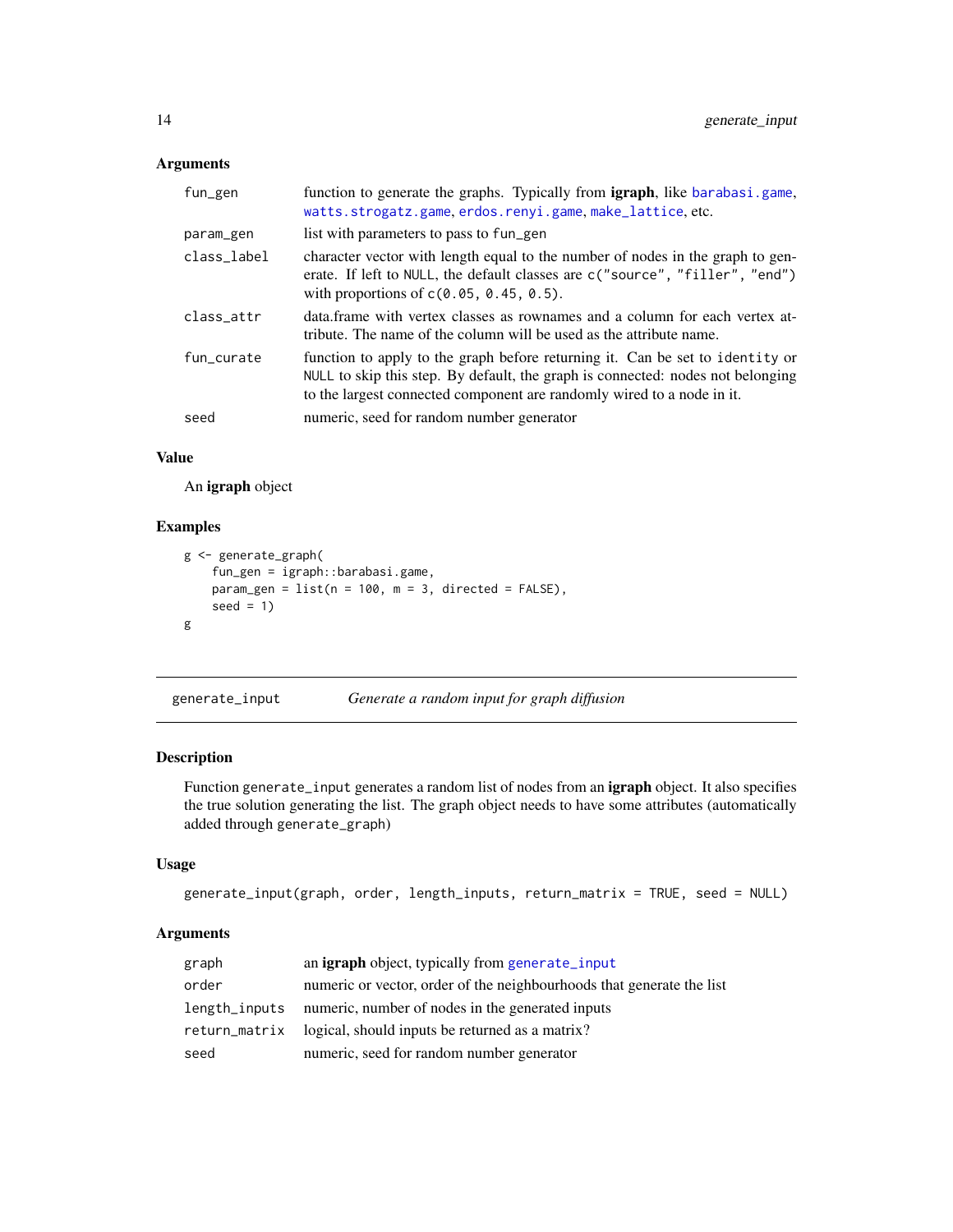#### <span id="page-14-0"></span>graph\_toy 15

## Value

A list whose elements are lists with three slots: pos for the true signal generators, neg for the nodes that did not generate signal and input for the signal itself

#### Examples

```
g <- generate_graph(
    fun_gen = igraph::barabasi.game,
   param\_gen = list(n = 200, m = 3, directed = FALSE),seed = 1)
synth_input <- generate_input(
   g,
   order = 2,
   length\_inputs = 3, return_matrix = TRUEstr(synth_input)
```
graph\_toy *Toy graph to play with diffusion*

## Description

Small graph that can easily be plotted and experimented with. It has graphical parameters included, such as the vertex colour and the layout. It also includes an example input. Has graph attributes with example inputs and outputs, see input\_\* and output\_\* from list.graph.attributes(graph\_toy)

#### Usage

graph\_toy

## Format

An object of class igraph of length 10.

#### Value

An igraph object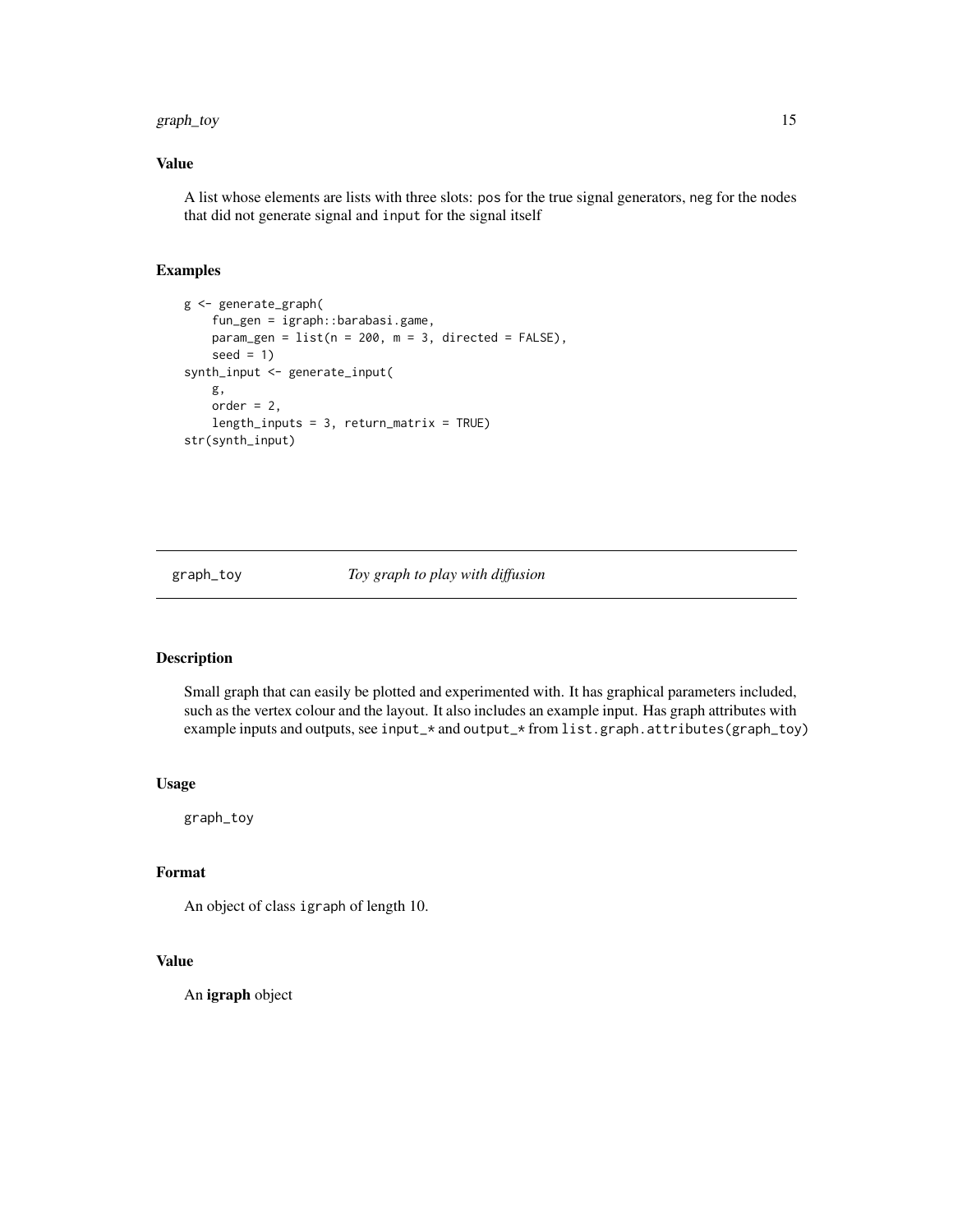<span id="page-15-0"></span>

This function checks whether the eigenvalues are non-negative

#### Usage

 $is_{\text{general}(x, tol = 1e-08)}$ 

#### Arguments

| $\boldsymbol{\mathsf{x}}$ | numeric, symmetric matrix to be checked |
|---------------------------|-----------------------------------------|
| tol                       | numeric, tolerance for zero eigenvalues |

#### Value

scores in desired format

#### Examples

```
data(graph_toy)
K <- regularisedLaplacianKernel(graph_toy)
is_kernel(K)
is\_kernel(K - 1)
```
<span id="page-15-1"></span>kernels *Compute graph kernels*

## **Description**

Function commuteTimeKernel computes the conmute-time kernel, which is the expected time of going back and forth between a couple of nodes. If the network is connected, then the commute time kernel will be totally dense, therefore reflecting global properties of the network. For further details, see [Yen, 2007]. This kernel can be computed using both the unnormalised and normalised graph Laplacian.

Function diffusionKernel computes the classical diffusion kernel that involves matrix exponentiation. It has a "bandwidth" parameter  $\sigma^2$  that controls the extent of the spreading. Quoting [Smola, 2003]:  $K(x1,x2)$  can be visualized as the quantity of some substance that would accumulate at vertex x2 after a given amount of time if we injected the substance at vertex x1 and let it diffuse through the graph along the edges. This kernel can be computed using both the unnormalised and normalised graph Laplacian.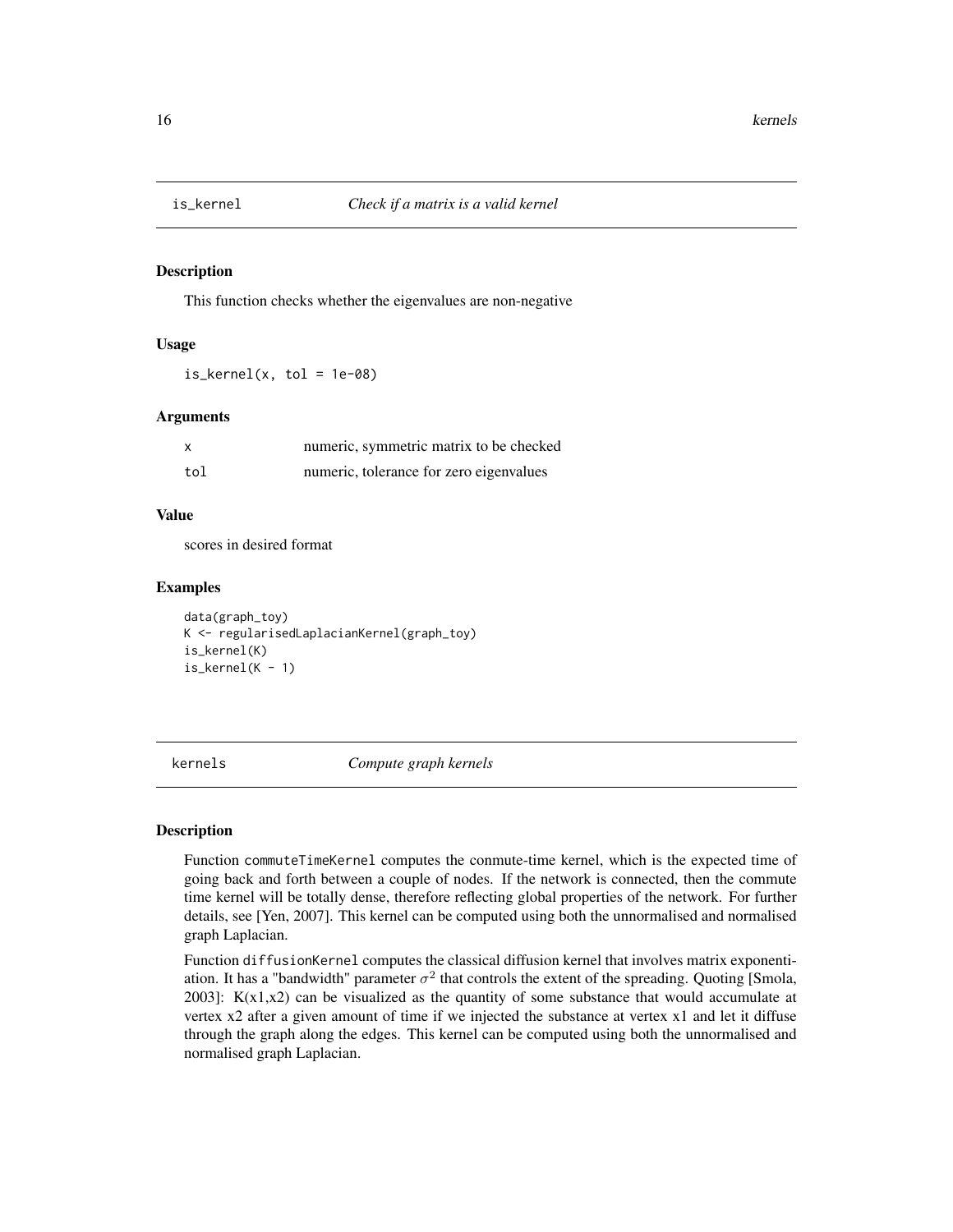#### kernels and the set of the set of the set of the set of the set of the set of the set of the set of the set of the set of the set of the set of the set of the set of the set of the set of the set of the set of the set of t

Function inverseCosineKernel computes the inverse cosine kernel, which is based on a cosine transform on the spectrum of the normalized Laplacian matrix. Quoting [Smola, 2003]: the inverse cosine kernel treats lower complexity functions almost equally, with a significant reduction in the upper end of the spectrum. This kernel is computed using the normalised graph Laplacian.

Function pStepKernel computes the p-step random walk kernel. This kernel is more focused on local properties of the nodes, because random walks are limited in terms of length. Therefore, if p is small, only a fraction of the values  $K(x1,x2)$  will be non-null if the network is sparse [Smola, 2003]. The parameter a is a regularising term that is summed to the spectrum of the normalised Laplacian matrix, and has to be 2 or greater. The p-step kernels can be cheaper to compute and have been successful in biological tasks, see the benchmark in [Valentini, 2014].

Function regularisedLaplacianKernel computes the regularised Laplacian kernel, which is a standard in biological networks. The regularised Laplacian kernel arises in numerous situations, such as the finite difference formulation of the diffusion equation and in Gaussian process estimation. Sticking to the heat diffusion model, this function allows to control the constant terms summed to the diagonal through add\_diag, i.e. the strength of the leaking in each node. If a node has diagonal term of 0, it is not allowed to disperse heat. The larger the diagonal term of a node, the stronger the first order heat dispersion in it, provided that it is positive. Every connected component in the graph should be able to disperse heat, i.e. have at least a node i with  $add\_diag[i] > 0$ . If this is not the case, the result diverges. More details on the parameters can be found in [Smola, 2003]. This kernel can be computed using both the unnormalised and normalised graph Laplacian.

#### Usage

```
commuteTimeKernel(graph, normalized = FALSE)
diffusionKernel(graph, sigma2 = 1, normalized = TRUE)inverseCosineKernel(graph)
pStepKernel(graph, a = 2, p = 5L)
regularisedLaplacianKernel(graph, sigma2 = 1, add_diag = 1, normalized = FALSE)
```
#### Arguments

| graph      | undirected igraph object. If the edges have weights, those should typically be<br>non-negative.                            |
|------------|----------------------------------------------------------------------------------------------------------------------------|
| normalized | logical, should the normalised (TRUE) or unnormalised (FALSE) graph Laplacian<br>matrix be used?                           |
| sigma2     | numeric value, parameter $\sigma^2$ of the kernel - higher values force more spreading<br>in the network                   |
| a          | numeric value greater or equal to 2, which acts as a regularisation term. Can<br>also be a vector of length vcount (graph) |
| p          | integer greater than 0, the number of steps for the random walk                                                            |
| add_diag   | numeric value or vector of length vcount (graph), term to regularise the spec-<br>trum of the Laplacian                    |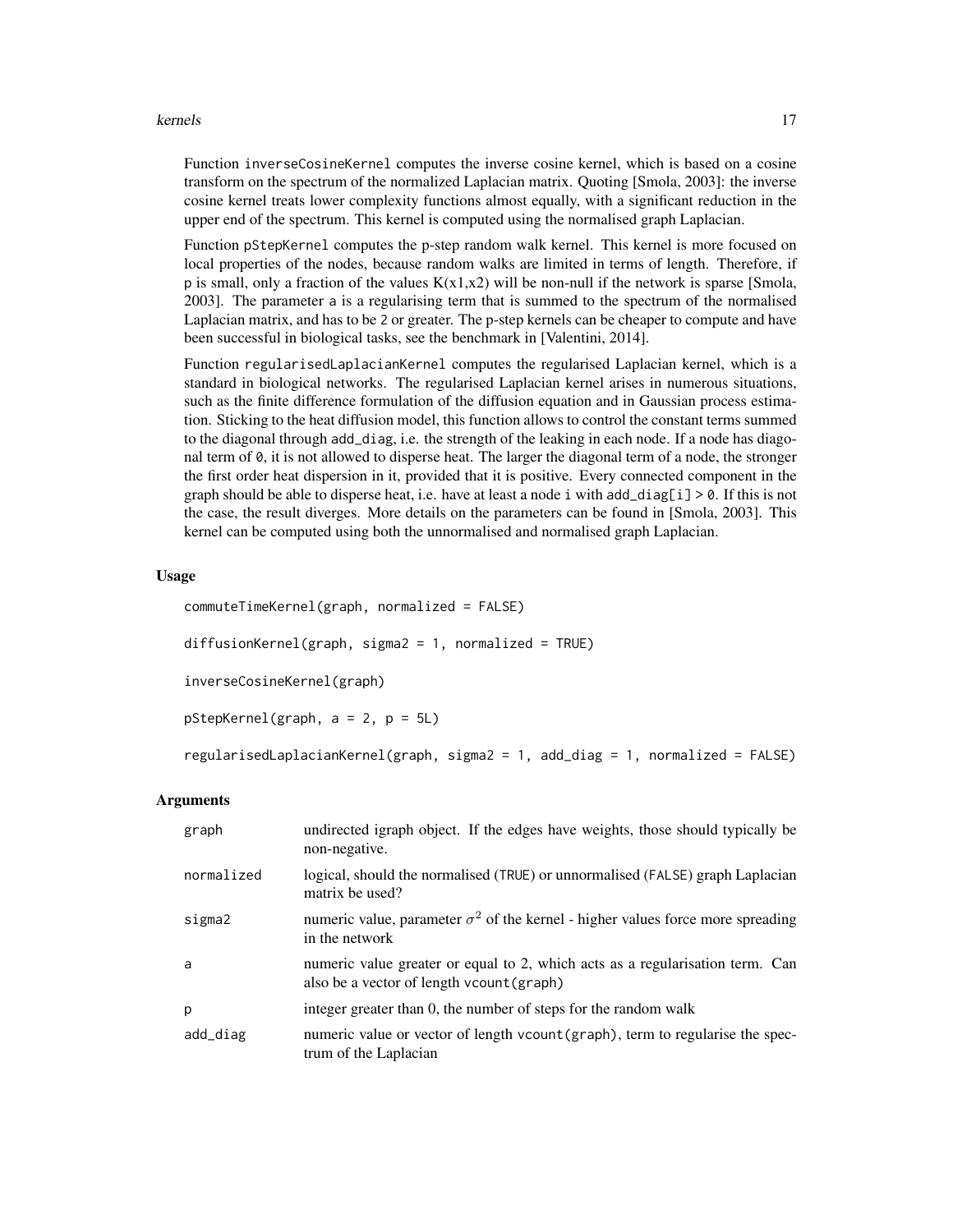### <span id="page-17-0"></span>Details

Please be aware that the kernel computation can be rather slow and memory demanding. This is a reference table of the peak memory usage and computing time for the regularised Laplacian kernel given the order of the network:

5k: 900MB & 250s

10k: 3,200MB & 2,200s

15k: 8,000MB & 8,000s 20k: 13,000MB & 21,000s

However, given a network to study, this step is a one-time task than can be stored and reused.

#### Value

A kernel matrix with adequate dimnames

#### References

The regularised Laplacian, diffusion, p-step and inverse cosine kernels: Smola, A. J., & Kondor, R. (2003, August). Kernels and regularization on graphs. In COLT (Vol. 2777, pp. 144-158).

The commute time kernel: Yen, L., Fouss, F., Decaestecker, C., Francq, P., & Saerens, M. (2007). Graph nodes clustering based on the commute-time kernel. Advances in Knowledge Discovery and Data Mining, 1037-1045.

Benchmark on kernels: Valentini, G., Paccanaro, A., Caniza, H., Romero, A. E., & Re, M. (2014). An extensive analysis of disease-gene associations using network integration and fast kernel-based gene prioritization methods. Artificial Intelligence in Medicine, 61(2), 63–78.

#### Examples

```
data(graph_toy)
K_lap <- regularisedLaplacianKernel(graph_toy)
K_diff <- diffusionKernel(graph_toy)
K_pstep <- pStepKernel(graph_toy)
K_ct <- commuteTimeKernel(graph_toy)
K_ic <- inverseCosineKernel(graph_toy)
is_kernel(K_lap)
```
largest\_cc *Largest connected component*

#### Description

Obtain the largest connected component of an igraph object

#### Usage

largest\_cc(g)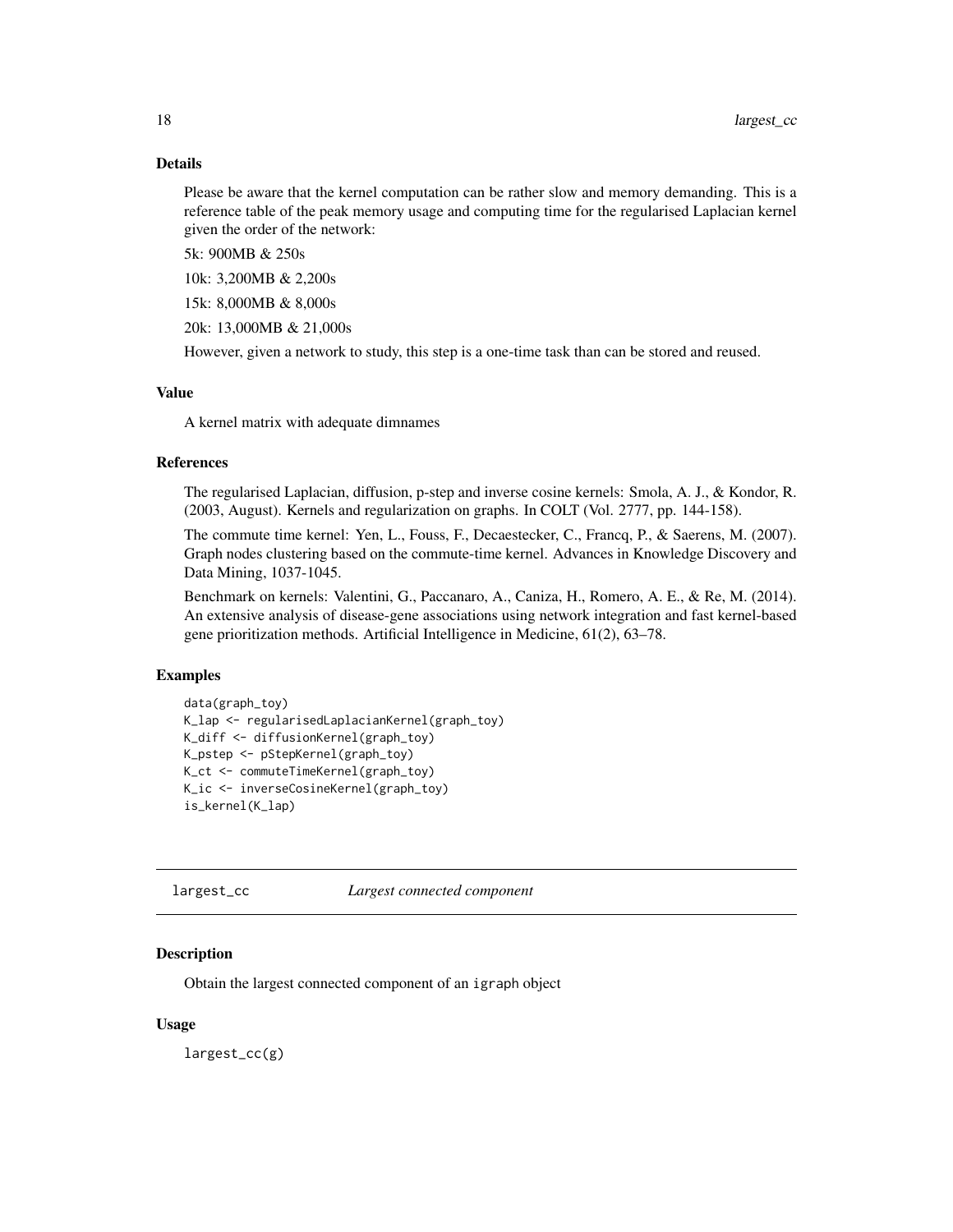## <span id="page-18-0"></span>metric\_auc 19

#### Arguments

g igraph object

## Value

A connected igraph object

## Examples

```
library(igraph)
set.seed(1)
g \leftarrow erdos.renyi.game(30, p.or.m = .05)
largest_cc(g)
```
<span id="page-18-1"></span>metric\_auc *Compute the area under the curves (ROC, PRC)*

### Description

Function metric\_auc computes the AUROC (Area Under the Receiver Operating Characteristic Curve) and the AUPRC (Area Under the Precision Recall Curve), measures of goodness of a ranking in a binary classification problem. Partial areas are also supported. Important: the higher ranked classes are assumed to ideally target positives (label  $= 1$ ) whereas lower ranks correspond to negatives (label =  $\theta$ ).

Function metric\_fun is a wrapper on metric\_auc that returns a function for performance evaluation. This function takes as input actual and predicted values and outputs a performance metric. This is needed for functions such as [perf](#page-23-1) and [perf\\_eval](#page-24-1), which iterate over a list of such metric functions and return the performance measured through each of them.

#### Usage

```
metric_auc(
    actual,
    predicted,
    curve = "ROC",partial = c(0, 1),
    standardized = FALSE
\lambdametric_fun(...)
```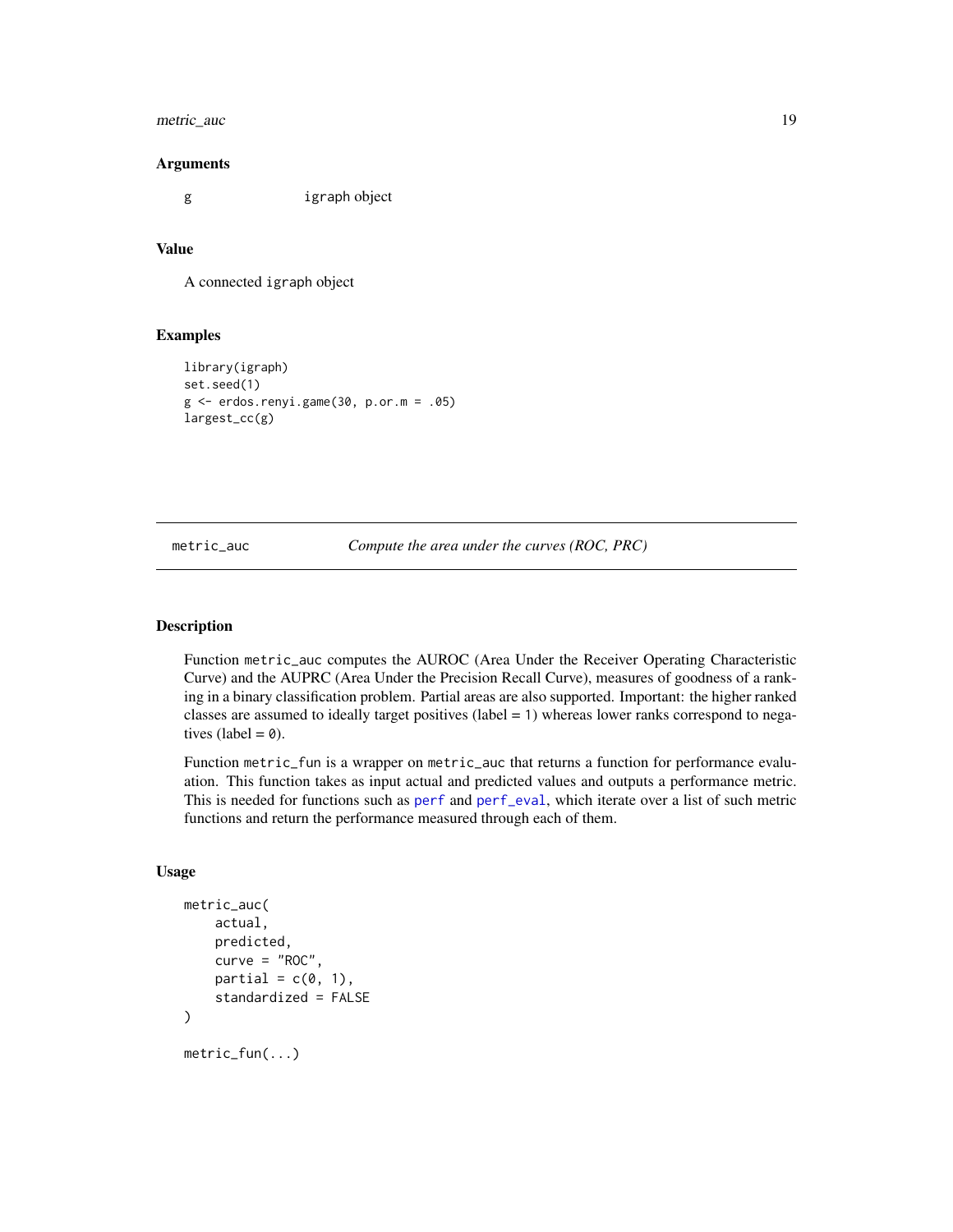#### <span id="page-19-0"></span>Arguments

| actual       | numeric, binary labels of the negatives (0) and positives (1)                                                                                                                                                                   |
|--------------|---------------------------------------------------------------------------------------------------------------------------------------------------------------------------------------------------------------------------------|
| predicted    | numeric, prediction used to rank the entities - this will typically be the diffusion<br>scores                                                                                                                                  |
| curve        | character, either "ROC" for computing the AUROC or "PRC" for the AUPRC                                                                                                                                                          |
| partial      | vector with two numeric values for computing partial areas. The numeric values<br>are the limits in the x axis of the curve, as implemented in the " $x\lim$ " argument<br>in part. Defaults to $c(0, 1)$ , i.e. the whole area |
| standardized | logical, should partial areas be standardised to range in $[0, 1]$ ? Defaults to FALSE<br>and only affects partial areas.                                                                                                       |
| $\ddots$ .   | parameters to pass to metric_auc                                                                                                                                                                                                |

#### Details

The AUROC is a scalar value: the probability of a randomly chosen positive having a higher rank than a randomly chosen negative. AUROC is cutoff-free and an informative of the performance of a ranker. Likewise, AUPRC is the area under the Precision-Recall curve and is also a standard metric for binary classification. Both measures can be found in [Saito, 2017].

AUROC and AUPRC have their partial counterparts, in which only the area enclosed up to a certain false positive rate (AUROC) or recall (AUPRC) is accounted for. This can be useful when assessing the goodness of the ranking, focused on the top entities.

The user can, however, define his or her custom performance metric. AUROC and AUPRC are common choices, but other problem-specific metrics might be of interest. For example, number of hits in the top k nodes. Machine learning metrics can be found in packages such as Metrics and MLmetrics from the CRAN repository (<http://cran.r-project.org/>).

### Value

metric\_auc returns a numeric value, the area under the specified curve

metric\_fun returns a function (performance metric)

#### References

Saito, T., & Rehmsmeier, M. (2017). Precrec: fast and accurate precision–recall and ROC curve calculations in R. Bioinformatics, 33(1), 145-147.

```
# generate class and numeric ranking
set.seed(1)
n < -50actual \leftarrow rep(0:1, each = n/2)predicted <- ifelse(
    actual == 1,
    runif(n, min = 0.2, max = 1),
    runif(n, min = 0, max = 0.8))
```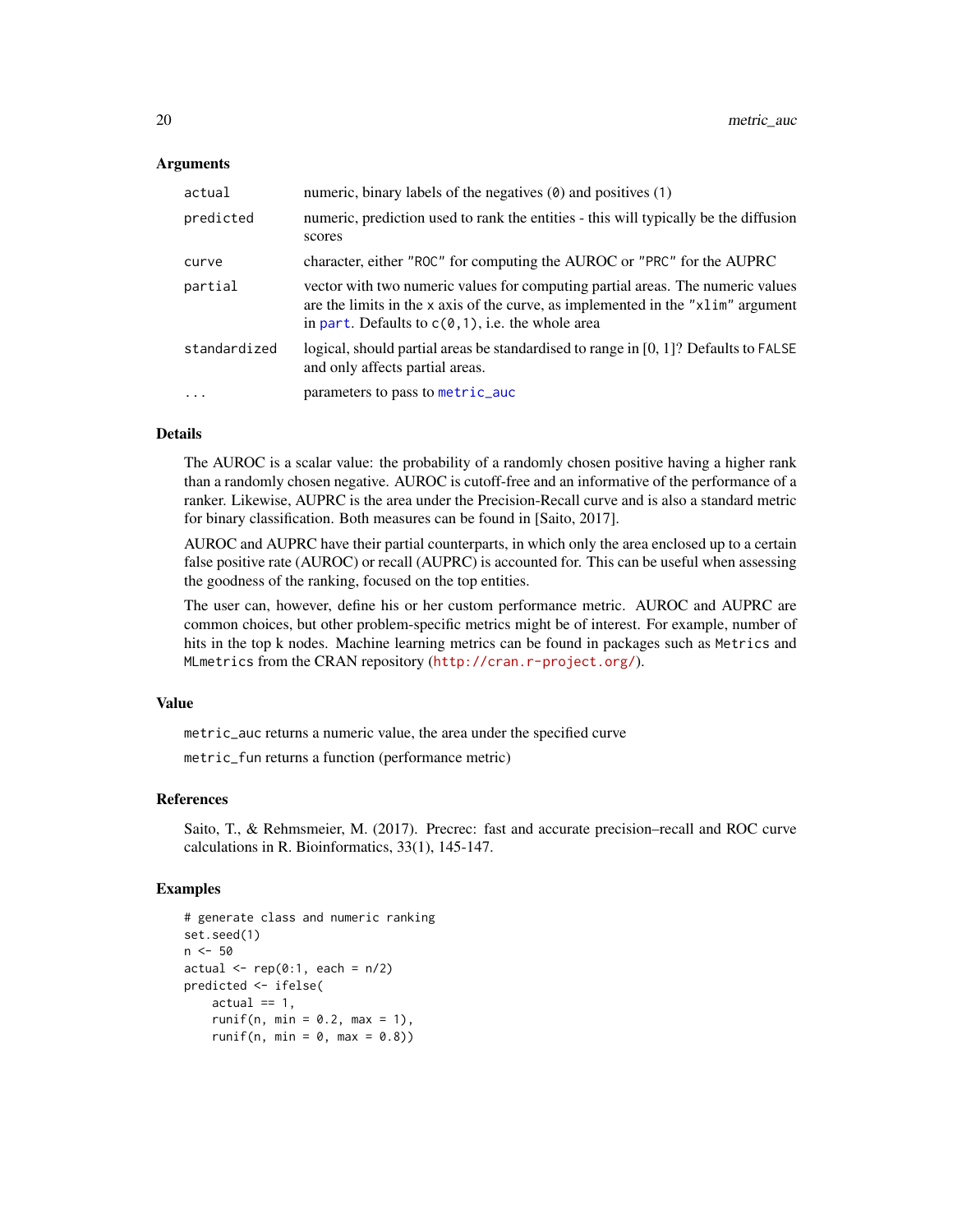#### <span id="page-20-0"></span>moments 21

```
# AUROC
metric_auc(actual, predicted, curve = "ROC")
# partial AUC (up until false positive rate of 10%)
metric_auc(
    actual, predicted, curve = "ROC",
    partial = c(0, 0.1)# The same are, but standardised in (0, 1)
metric_auc(
    actual, predicted, curve = "ROC",
    partial = c(0, 0.1), standardized = TRUE)
# AUPRC
metric_auc(actual, predicted, curve = "PRC")
# Generate performance functions for perf and perf_eval
f_roc <- metric_fun(
    curve = "ROC", partial = c(\emptyset, \emptyset.5),
    standardized = TRUE)
f_roc
f_{\text{rec}}(actual = actual, predicted = predicted)
```
moments *Compute exact statistical moments*

#### Description

Function get\_mu() computes the exact expected values of the null distributions

Function get\_covar() computes the exact covariance matrix of the null distributions (square matrix, same size as kernel matrix); the variances are the values in the matrix diagonal

Function get\_mu\_reference() computes the reference expected values (one scalar value for each node/entity)

Function get\_var\_reference() computes the reference variances (one scalar value for each node/entity), log10-transformed

#### Usage

get\_mu(K, id\_labelled = colnames(K), mu\_y)

get\_covar(K, id\_labelled = colnames(K), var\_y)

get\_mu\_reference(K, id\_labelled = colnames(K))

```
get_var_reference(K, id_labelled = colnames(K))
```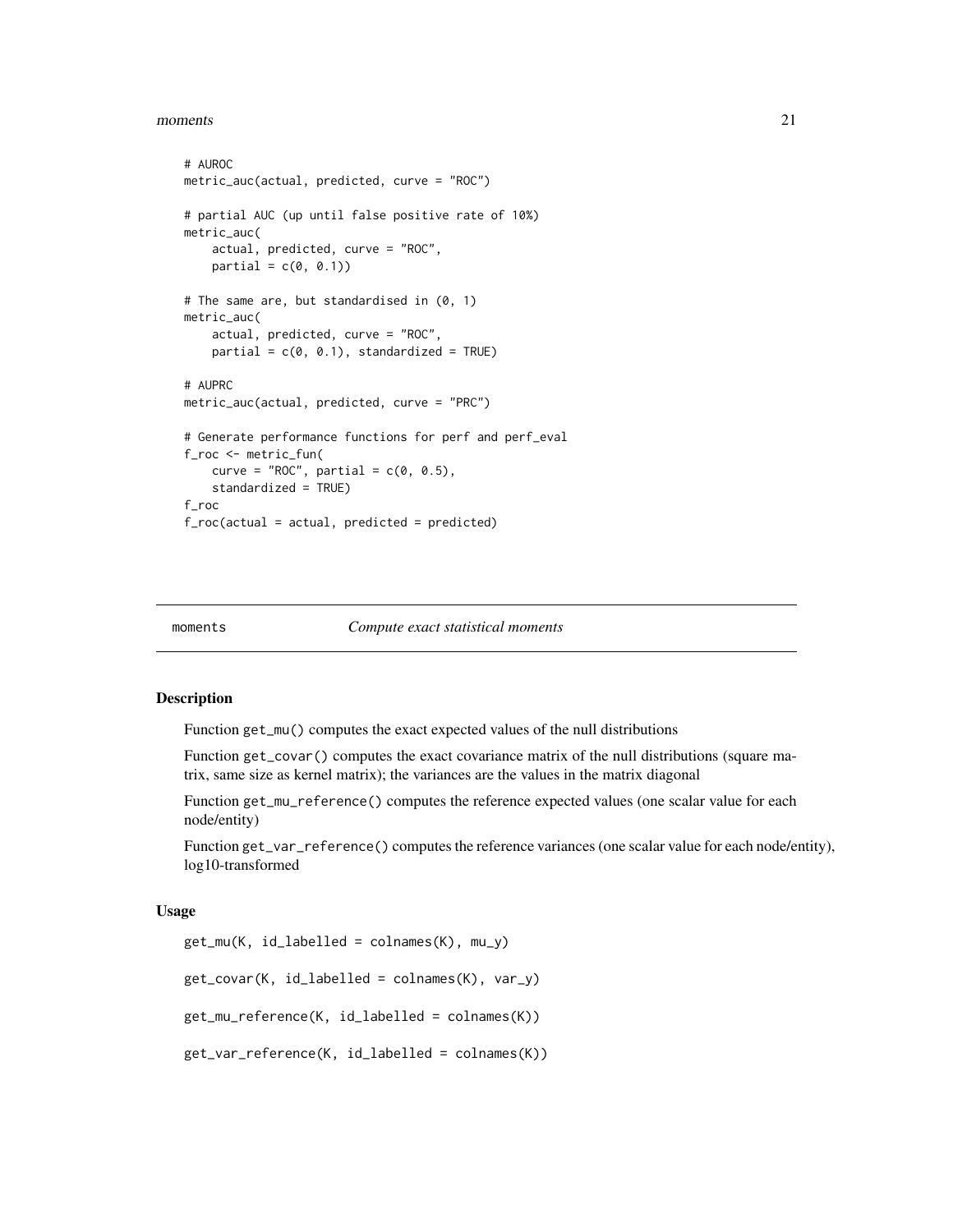22 moments

#### Arguments

|             | square matrix, precomputed diffusion graph kernel, see ?kernels                   |
|-------------|-----------------------------------------------------------------------------------|
| id labelled | character, names of the labelled nodes (must be a subset of the colnames of $K$ ) |
| mu_y,var_y  | (scalar) mean and variance of the input, see details                              |

#### Details

These functions enable exploring the properties of the null distributions of diffusion scores. They provide the exact statistical moments mentioned in:

Sergio Picart-Armada, Wesley K Thompson, Alfonso Buil, Alexandre Perera-Lluna. The effect of statistical normalisation on network propagation scores. Bioinformatics, 2020, btaa896. https://doi.org/10.1093/bioinformatic

Specifically, get\_mu\_reference() and get\_var\_reference() provide the so-called 'Reference expected values' and 'Reference variances', which are input-independent (one only needs the kernel and the ids of the labelled nodes). Getting the actual expected values and variances requires providing the input expected value and variance, and can be achieved with get\_mu() and get\_covar().

#### Value

get\_mu\_reference(), get\_var\_reference() and get\_mu() return a vector, whereas get\_covar() returns a square matrix.

## References

Article: https://doi.org/10.1093/bioinformatics/btaa896 Functions: https://github.com/b2slab/diffuBench/blob/master/helper

```
data(graph_toy)
## Kernel
K_pstep <- pStepKernel(graph_toy)
## Labelled nodes
ids <- head(rownames(K_pstep), ncol(K_pstep)/3)
## Reference values
get_mu_reference(K_pstep, ids)
get_var_reference(K_pstep, ids)
## Actual moments with an input y
y <- graph_toy$input_vec[ids]
mu_y \leftarrow mean(y)var_y \leftarrow var(y)mu <- get_mu(K_pstep, ids, mu_y = mu_y)
covar <- get_covar(K_pstep, ids, var_y = var_y)
## mean values
mu
## variances
diag(covar)
## covariances
covar[1:6, 1:6]
```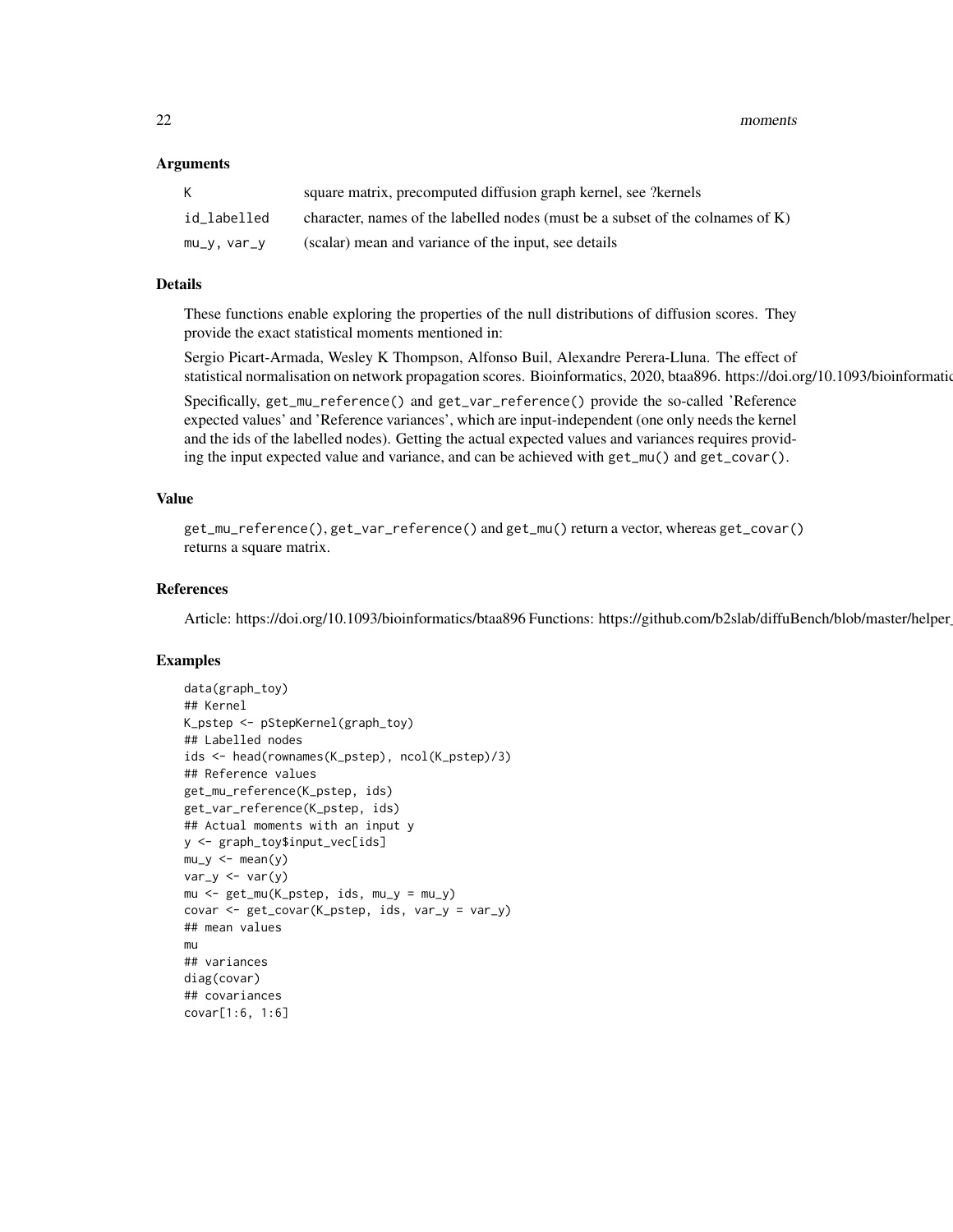<span id="page-22-0"></span>

Create a list with variables and name the slots using the variables names

## Usage

```
named.list(...)
```
#### Arguments

... Variables to pack in a list

#### Value

A list of variables

## Examples

diffuStats:::named.list(LETTERS, mean)

ParallelHeatrank *Compute heatrank in parallel*

## Description

ParallelHeatrank is a wrapper that computes heatranks for (possibly) different backgrounds and for multiple inputs at once. It will reuse the permutations, which have to be passed to the function. The input must be binary for this implementation, so numeric values for each node are not supported.

## Usage

```
ParallelHeatrank(R, perm, G)
```
#### Arguments

| R    | dense matrix with the diffusion kernel                                                                                                                                                                      |
|------|-------------------------------------------------------------------------------------------------------------------------------------------------------------------------------------------------------------|
| perm | dense matrix with the permutations (indices in columns). This has to ensure that<br>enough indices are sampled, i.e. at least as great as the largest list in the input<br>$\langle$ (largest colsums in G) |
| G    | S4 sparse matrix with the heat sources                                                                                                                                                                      |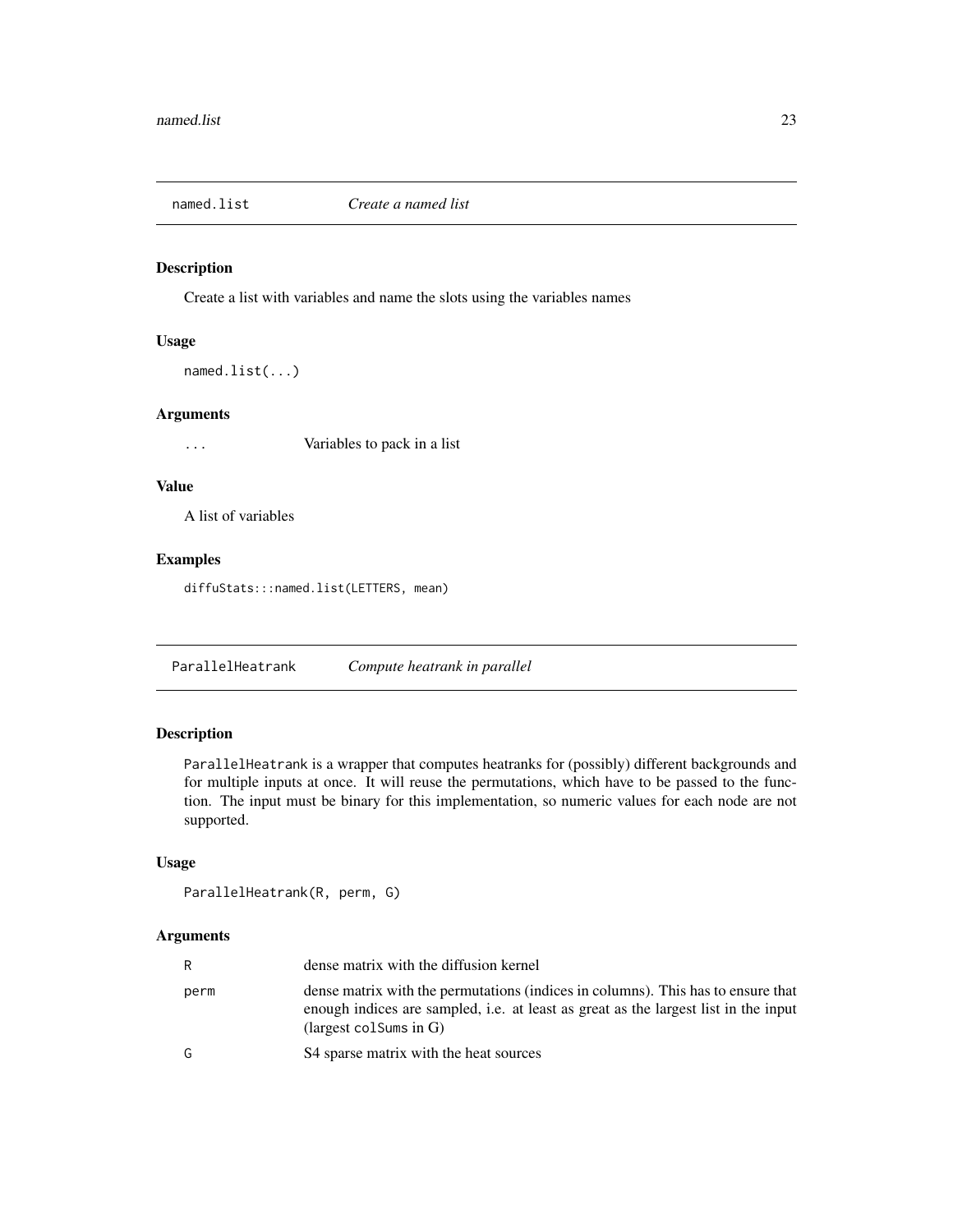## <span id="page-23-0"></span>Value

a matrix with the same amount of rows that R and columns in G, containing the heatrank scores. These scores are corrected using  $(r + 1)/(p + 1)$  instead of  $r/p$ . The smaller the score, the warmer the node.

<span id="page-23-1"></span>perf *Compare diffusions to a target score on a grid of parameters*

#### Description

Function perf computes diffusion scores on a grid of parameters and evaluates them using the gold standard scores provided by the user.

#### Usage

```
perf(
    scores,
    validation,
    grid_param,
    metric = list(auc = metric_fun(curve = "ROC")),
    ...
)
```
#### Arguments

| scores     | scores to be smoothed; either a named numeric vector, a column-wise matrix<br>whose rownames are nodes and colnames are different scores, or a named list of<br>such matrices.                                       |
|------------|----------------------------------------------------------------------------------------------------------------------------------------------------------------------------------------------------------------------|
| validation | target scores to which the smoothed scores will be compared to. Must have the<br>same format as the input scores, although the number of rows may vary and only<br>the matching rows will give a performance measure |
| grid_param | data frame containing parameter combinations to explore. The column names<br>should be the names of the parameters.                                                                                                  |
| metric     | named list of metrics to apply. Each metric should accept the form f(actual,<br>predicted)                                                                                                                           |
|            | additional named arguments for the diffusion method. It's important to input at<br>least an igraph object or, alternative, a kernel matrix K                                                                         |

## Details

Function perf takes a network in **igraph** format, an initial state to score all the nodes in the network, a target score set. To explore the parameter combinations, it needs a grid and a list of metrics to apply. The validation scores might be only a subset of the network nodes, in which case the metric will be restricted to this set as well.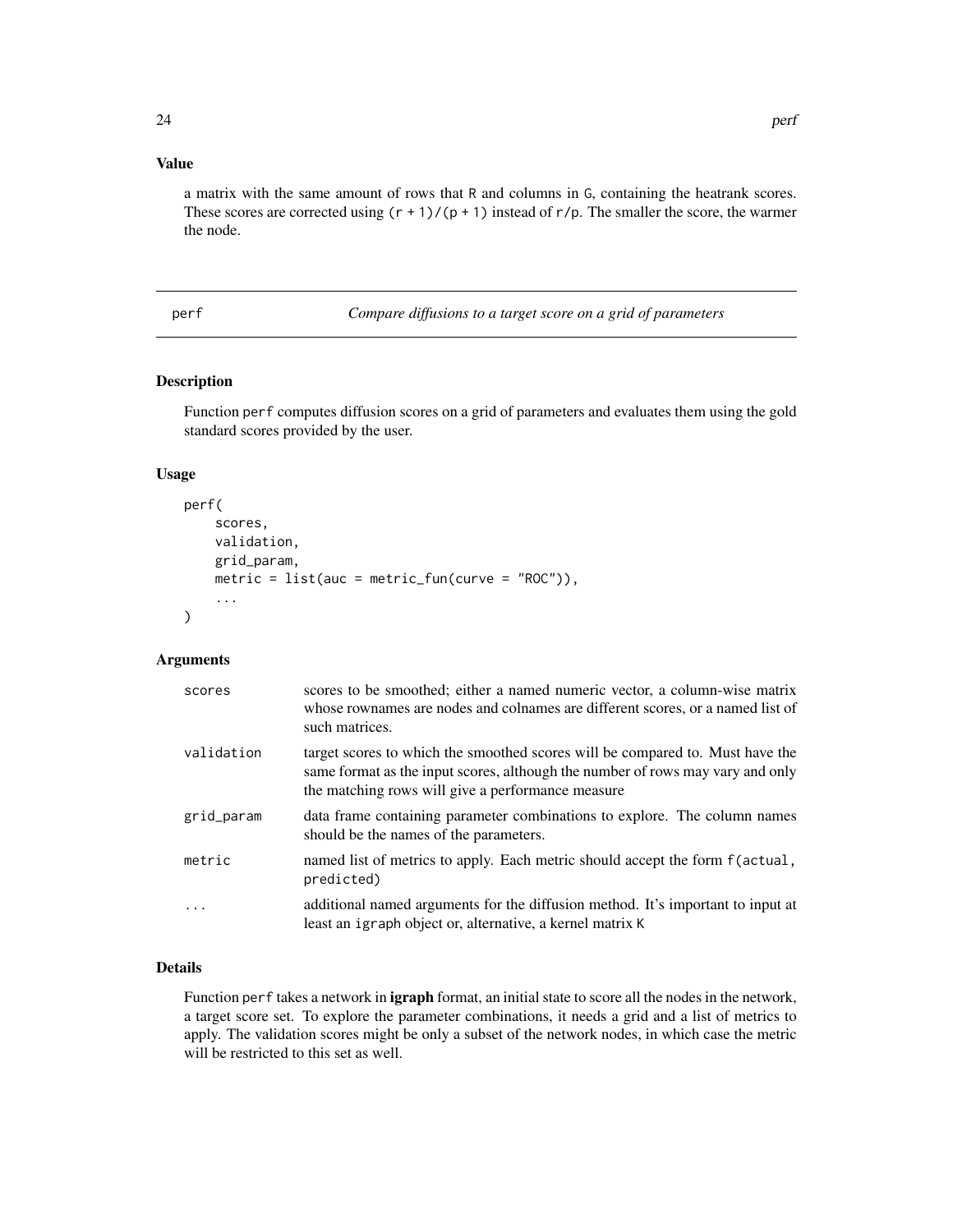#### <span id="page-24-0"></span>perf\_eval 25

## Value

A data frame containing the performance of each diffusion score

#### Examples

```
# Using a single vector of scores
data(graph_toy)
df_perf <- perf(
   graph = graph_toy,
   scores = graph_toy$input_vec,
   validation = graph_toy$input_vec,
   grid_param = expand.grid(method = c("raw", "ml")))
df_perf
# Using a matrix with four set of scores
# called Single, Row, Small_sample, Large_sample
df_perf <- perf(
   graph = graph_toy,
   scores = graph_toy$input_mat,
   validation = graph_toy$input_mat,
   grid\_param = expand.grid(method = c("raw", "ml")))df_perf
```
perf\_eval *Compute performance of diffusion scores on a single case*

#### Description

Function perf\_eval directly compares a desired output with the scores from diffusion. It handles the possible shapes of the scores (vector, matrix, list of matrices) and gives the desired metrics.

#### Usage

```
perf_eval(
   prediction,
    validation,
   metric = list(auc = metric_fun(curve = "ROC"))
)
```
#### **Arguments**

| prediction | smoothed scores; either a named numeric vector, a column-wise matrix whose<br>rownames are nodes and colnames are different scores, or a named list of such<br>matrices.                                              |
|------------|-----------------------------------------------------------------------------------------------------------------------------------------------------------------------------------------------------------------------|
| validation | target scores to which the smoothed scores will be compared to. Must have the<br>same format as the input scores, although the number of rows may vary and only<br>the matching rows will give a performance measure. |
| metric     | named list of metrics to apply. Each metric should accept the form f(actual,<br>predicted)                                                                                                                            |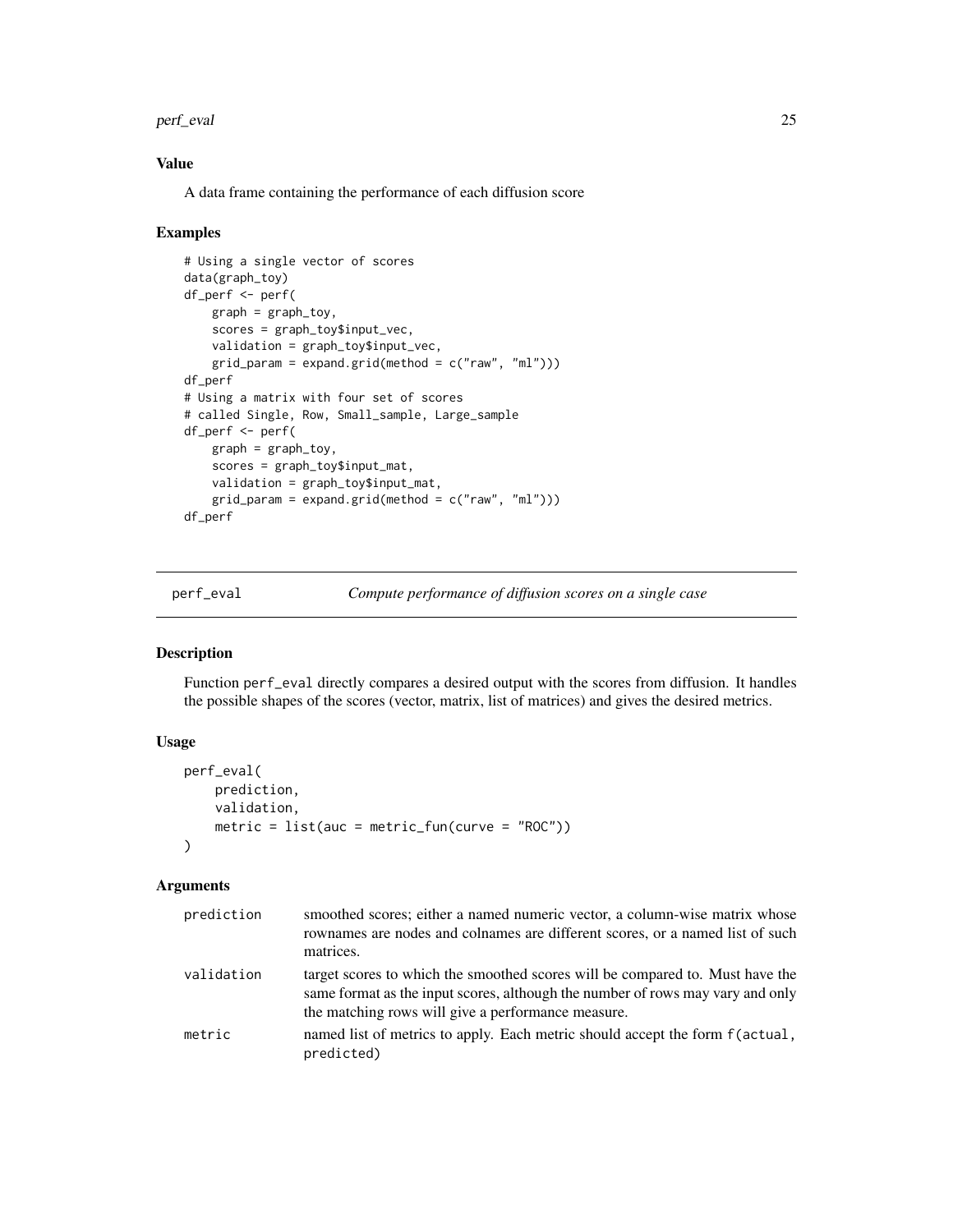## Value

A data frame containing the metrics for each comparable pair of output-validation.

#### Examples

```
# Using a matrix with four set of scores
# called Single, Row, Small_sample, Large_sample
data(graph_toy)
diff <- diffuse(
   graph = graph_toy,
   scores = graph_toy$input_mat,
   method = "raw")df_perf <- perf_eval(
   prediction = diff,
   validation = graph_toy$input_mat)
df_perf
```
perf\_wilcox *Compute column-wise statistics in a performance matrix*

#### Description

Function perf\_wilcox compares all the columns of a matrix through a [wilcox.test](#page-0-0). The columns are assumed to be performance measures (e.g. AUROC) whereas the rows are instances.

### Usage

```
perf_wilcox(
   perf_mat,
    adjust = function(p) states::p.addjust(p, method = "fdr"),ci = 0.95,digits_ci = 2,
   digits_p = 3,
    ...
)
```
#### Arguments

| perf_mat  | Numeric matrix whose columns contain performance metrics of different meth-<br>ods.                                 |
|-----------|---------------------------------------------------------------------------------------------------------------------|
| adjust    | Function to adjust the p-values for multiple testing. By default, p. adjust with<br>its default parameters is used. |
| ci        | Numeric, confidence interval (defaults to 0.95)                                                                     |
| digits_ci | Integer, digits to display in the confidence interval                                                               |
| digits_p  | Integer, digits to display in the p-value                                                                           |
| $\cdots$  | further arguments for format                                                                                        |

<span id="page-25-0"></span>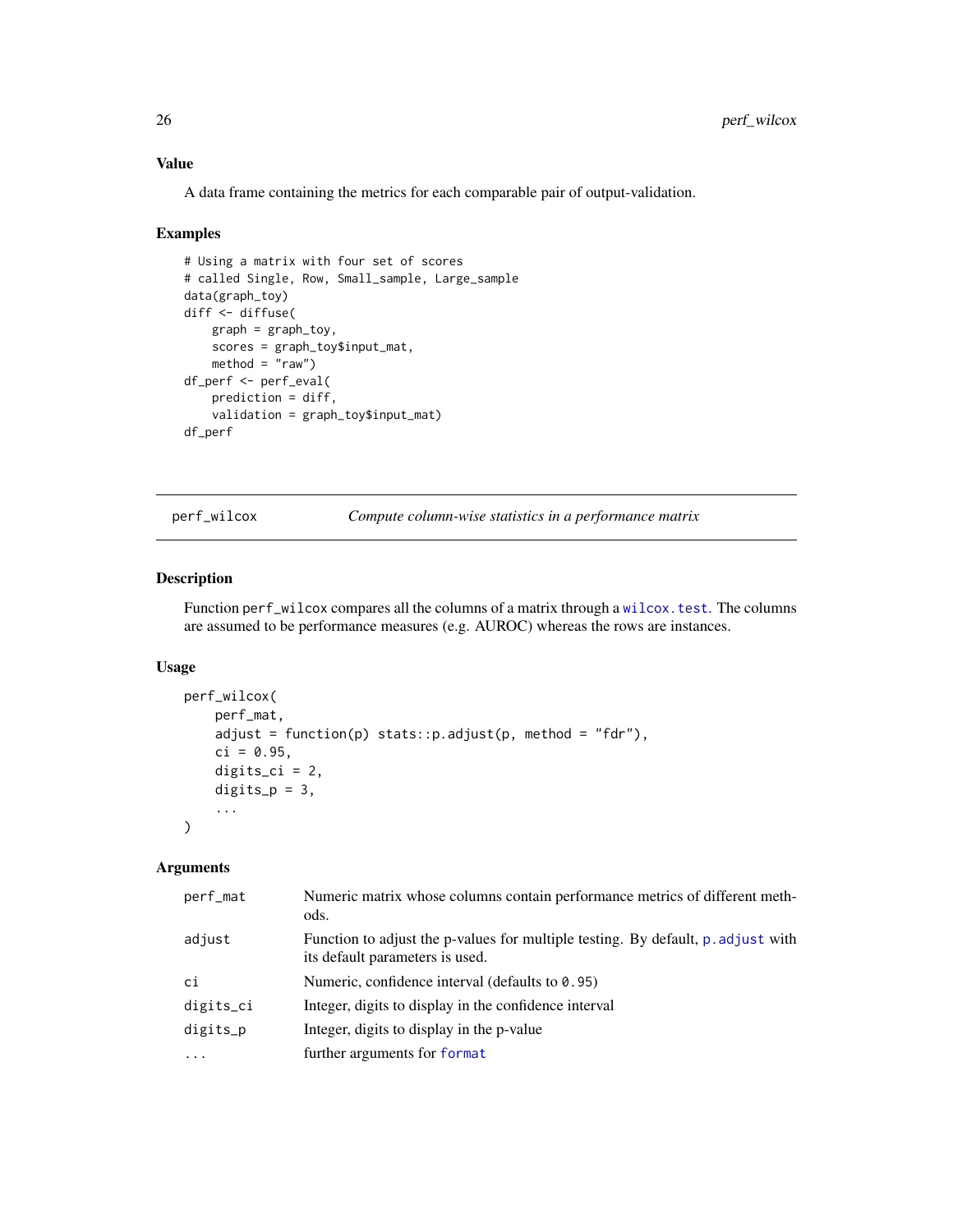#### <span id="page-26-0"></span>scores2colours 27

#### Details

The statistical comparison of the columns is intended to ease comparisons between methods in a rigorous way. Methods are compared pairwise and a p-value for difference in performance. The function perf\_wilcox returns a character matrix so that (1) the upper triangular matrix contains confidence intervals on the estimate of the difference between performances, and (2) the lower triangular matrix contains the two-tailed p-value that tests difference in performance, with multiple testing correction. The comparison takes place between row and column in that precise order: a positive difference favours the row and a negative one, the column.

#### Value

Character matrix. The upper triangular matrix contains a confidence interval and the estimate of the pairwise difference in performance. The lower triangular matrix shows the associated two-tailed p-value, with multiple testing correction.

#### Examples

```
# Dummy data frame to test
n < - 100perf_mat <- cbind(
   good = runif(n = n, min = 0.5, max = 1),so\_so = runif(n = n, min = 0.2, max = 0.7),
   bad = runif(n = n, min = 0, max = 0.5)
)
wilcox_mat <- perf_wilcox(perf_mat)
# See how the methods in the rows compare to those
# in the columns, confidence interval
# (upper) and p-value (lower)
wilcox_mat
```
scores2colours *Translate values into colours*

#### Description

Create a vector of hex colours from numeric values, typically diffusion scores

#### Usage

```
scores2colours(
    x,
    range = c(min(\emptyset, min(x)), max(x)),n. colors = 10,palette = colorRampPalette(c("#3C5488FF", "white", "#F39B7FFF"))
)
```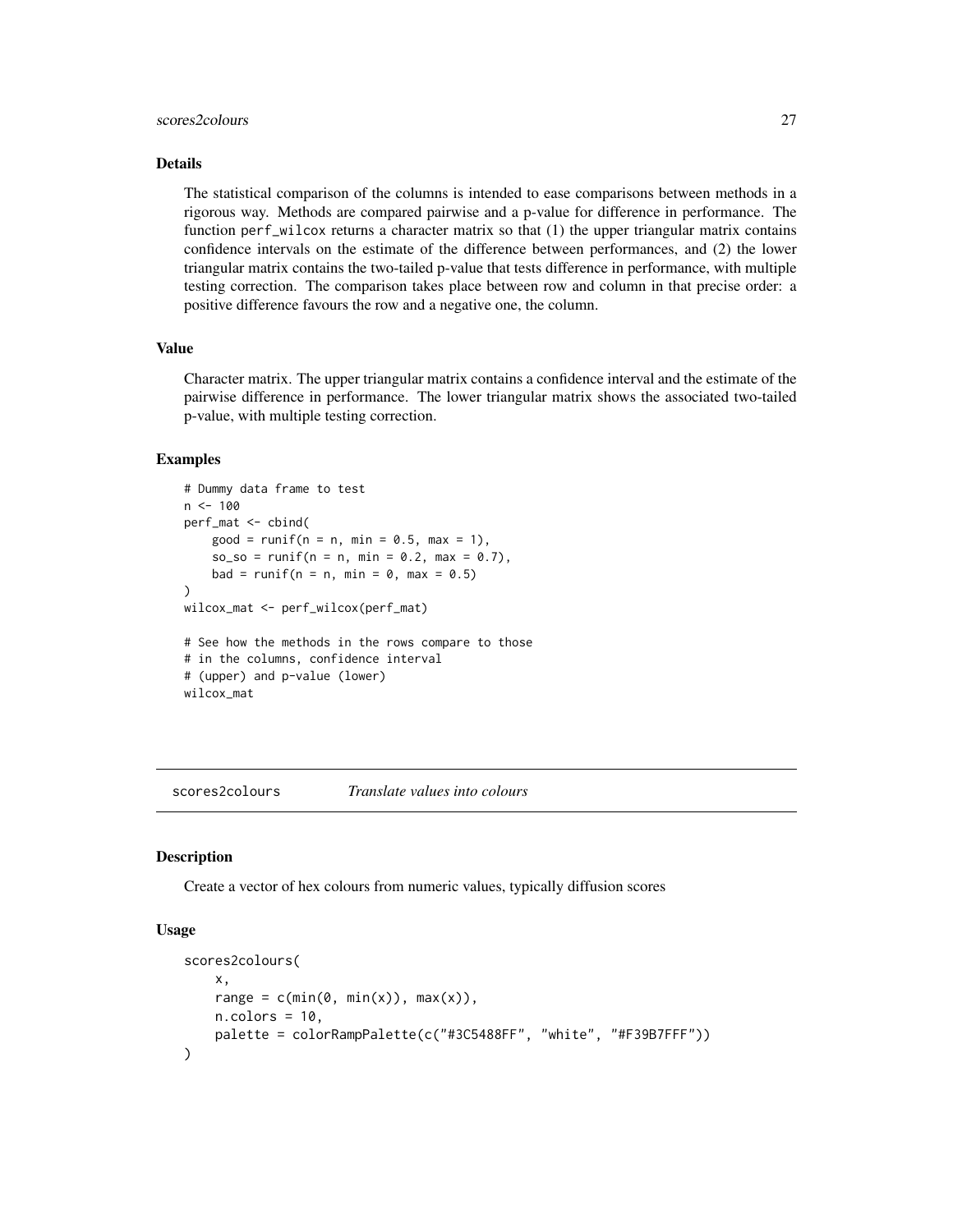## <span id="page-27-0"></span>Arguments

| X        | numeric vector to be colorised                                                                                                                    |
|----------|---------------------------------------------------------------------------------------------------------------------------------------------------|
| range    | range of values to filter x (values out of the range will be collapsed to the closest<br>limit)                                                   |
| n.colors | integer, number of colors in the palette                                                                                                          |
| palette  | palette function that generates a scale of colours given the number of desired<br>colours. Defaults to a blue-white-red scale by colorRampPalette |

## Value

Character vector with hex colours

## Examples

```
set.seed(1)
scores2colours(runif(20))
```
scores2shapes *Translate values into shapes*

## Description

Translate 0/1 to shapes, by default "circle" and "square"

## Usage

```
scores2shapes(x, shapes = c("circle", "square"))
```
## Arguments

|        | numeric vector to generate shapes from                         |
|--------|----------------------------------------------------------------|
| shapes | character vector with two shapes, respectively zeroes and ones |

## Value

Character vector with shapes

```
set.seed(1)
scores2shapes(rbinom(n = 20, size = 1, prob = .5))
```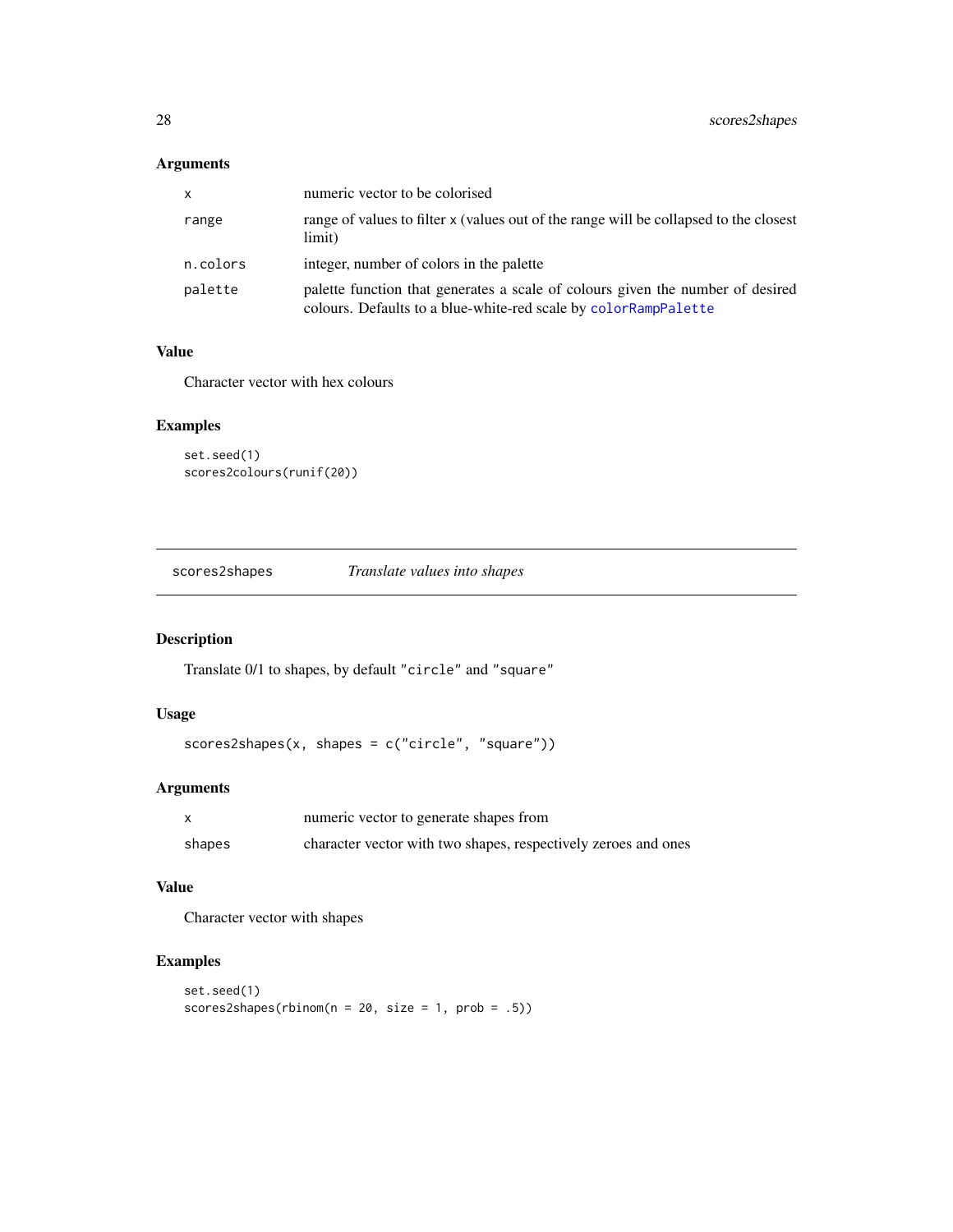<span id="page-28-0"></span>

The heatrank incorporates the correction  $(r + 1)/(p + 1)$  instead of  $r/p$ 

## Usage

serialHeatrank(R, perm, G, ind)

## Arguments

|      | dense matrix with the diffusion kernel   |
|------|------------------------------------------|
| perm | sparse matrix with the permutations      |
| G    | sparse matrix with the heat sources      |
| ind  | index of the G column for current source |

#### Value

an arma::vec with node heatranks

| <i>Sparsify arma::mat into arma::sp_mat</i><br>sparsify2 |  |
|----------------------------------------------------------|--|
|----------------------------------------------------------|--|

## Description

Return permutations as a numeric sparse matrix (can be binary or continuous)

## Usage

sparsify2(perm, nrow, G)

#### Arguments

| perm | dense matrix with the permutations   |
|------|--------------------------------------|
| nrow | number of rows for the sparse matrix |
| G    | sparse column matrix                 |

## Value

an arma::sp\_mat object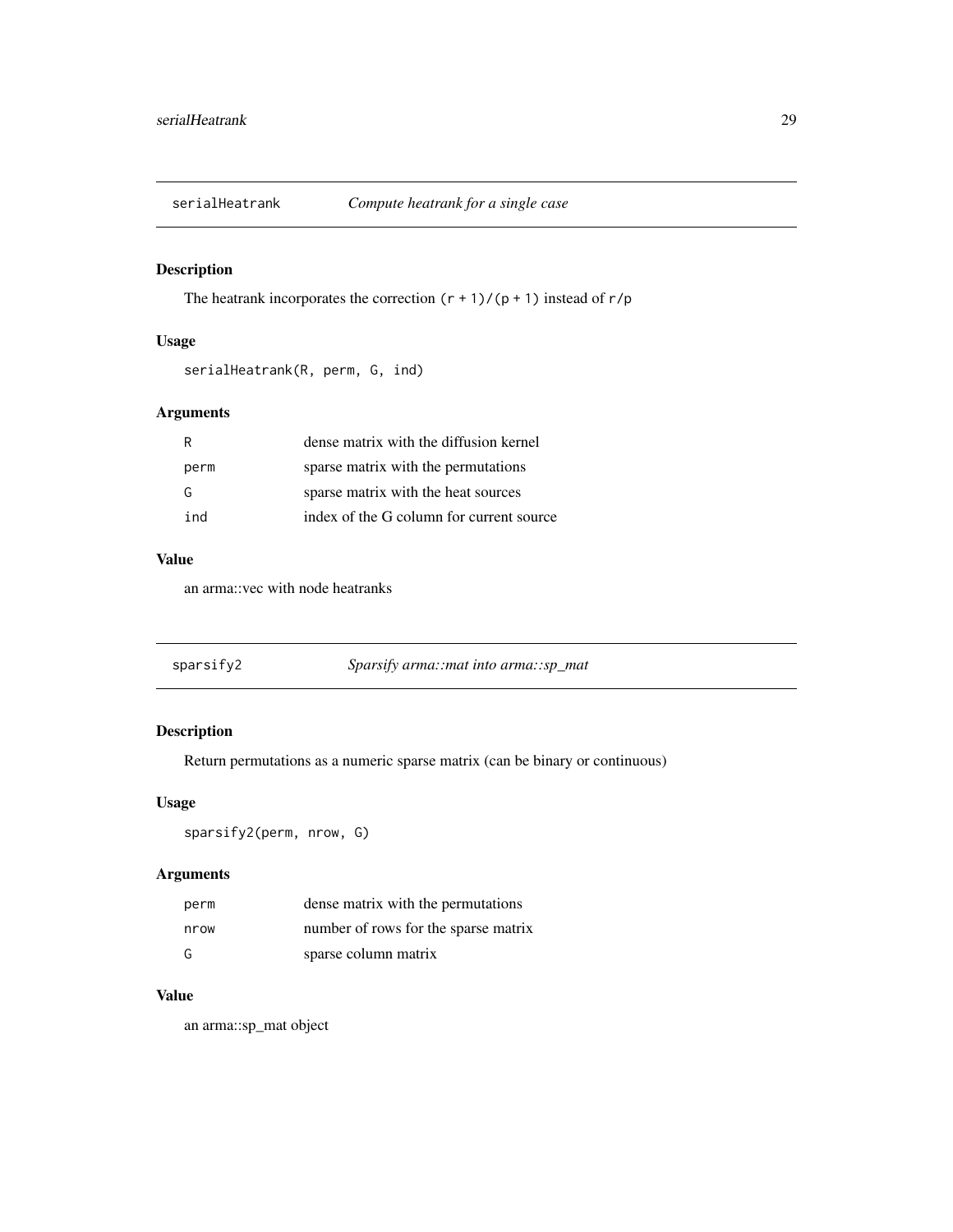<span id="page-29-0"></span>

Convert any input to list format

## Usage

```
to_list(scores, dummy_column = "X1", dummy_list = "X1")
```
## Arguments

scores object to reformat dummy\_column, dummy\_list character, names for the dummy columns/items

## Value

scores in list format

## Examples

data(graph\_toy) x\_v <- diffuStats:::to\_list(graph\_toy\$input\_vec) x\_m <- diffuStats:::to\_list(graph\_toy\$input\_mat)

to\_x\_from\_list *Convert list format to desired format*

## Description

Convert any list format to the convenient one

### Usage

to\_x\_from\_list(scores, x)

## Arguments

| scores | list to reformat          |
|--------|---------------------------|
| x      | character, desired format |

## Value

scores in desired format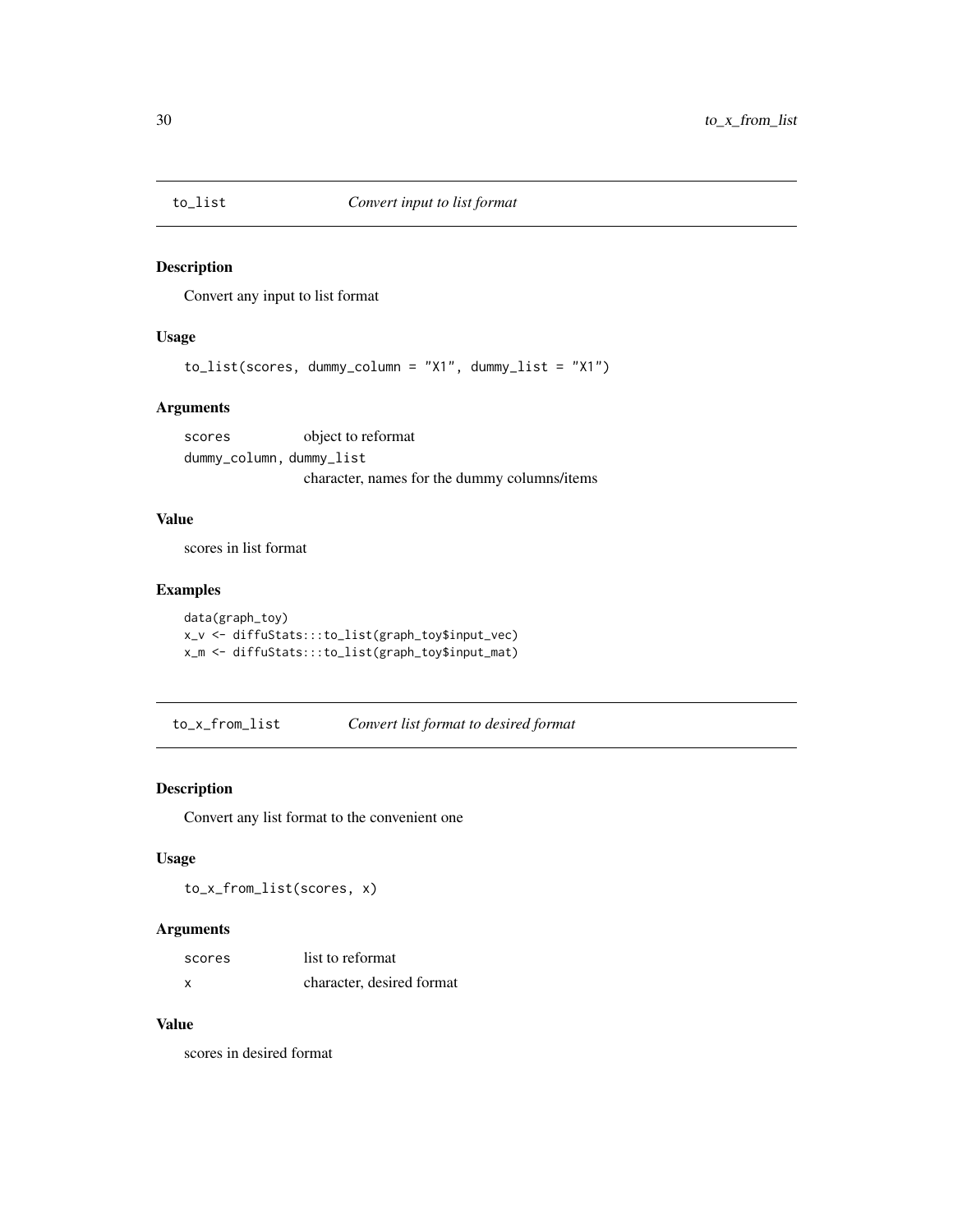## <span id="page-30-0"></span>which\_format 31

## Examples

```
data(graph_toy)
x_v <- diffuStats:::to_x_from_list(
   diffuStats:::to_list(graph_toy$input_vec), "vector")
x_m <- diffuStats:::to_x_from_list(
    diffuStats:::to_list(graph_toy$input_vec), "matrix")
```
which\_format *In which format is the input?*

#### Description

Tell apart vector, matrix or list of matrices

#### Usage

which\_format(x)

#### Arguments

x object to evaluate

## Value

character: vector, matrix or list.

```
data(graph_toy)
diffuStats:::which_format(graph_toy$input_vec)
diffuStats:::which_format(graph_toy$input_mat)
```